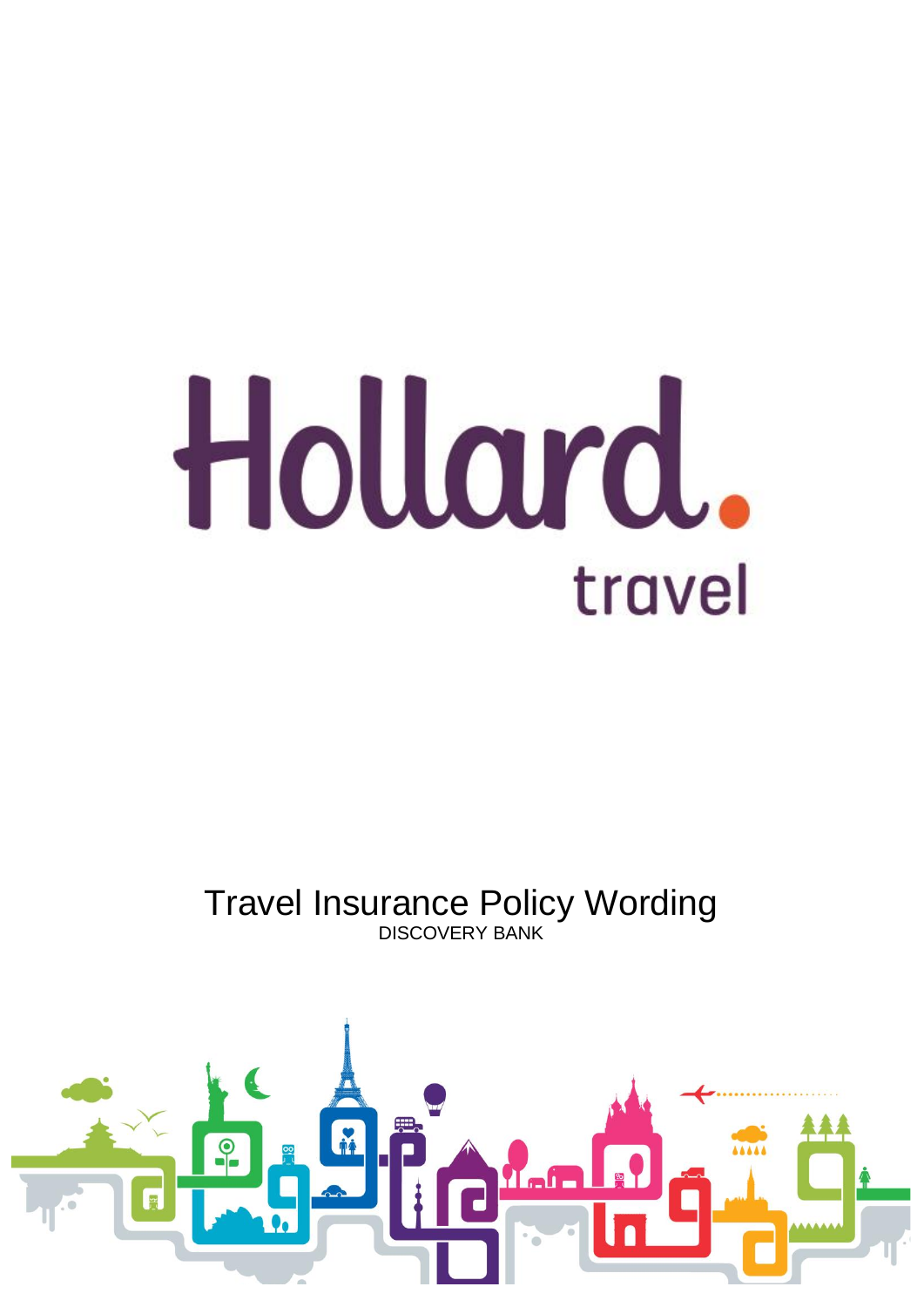Issue Date: 2019

#### This document was prepared on 1 October 2019 and applies to all international tickets purchased on or after 1 November 2018 and will be valid until new policy wording replaces it.

Discovery Bank international travel insurance is underwritten by The Hollard Insurance Limited (Hollard), a registered short-term insurer and an authorised financial services provider, and is managed by Oojah Travel Protection.

# **Overview OVERVIEW**

This document tells you about Discovery Bank's cover for international travel. This benefit covers emergency medical and non-medical costs while you travel outside of South Africa. Europ Assistance South Africa assists members with medical emergencies while travelling.

The following criteria are important to note:

- Your account must be in good standing at the time of your claim. For your credit card to be in good standing, you need to pay the full outstanding amount. Your account will be in good standing if it is open, active and not in arrears for more than one month. Your account will be regarded as not being in good standing if you are accepted to undergo debt counselling.
- The services and benefits described in this policy are only available to clients who live in South Africa. This means that their main home is in South Africa and they have not spent more than six months in another country in the year before they activated this policy.

A master certificate is issued to Discovery Bank. You must read the schedule of benefits together with this policy wording as they form the complete policy document for your international travel insurance cover.

It is also important that you read and understand both the certificate and the policy wording.

# **Important notes IMPORTANT NOTES**

Please note the following important features of your policy:

#### **1) Activating the automatic travel insurance benefit**

The international travel insurance benefit is available to you if you:

- a. Have a Discovery Bank Gold or Platinum credit card in good standing that paid for the full cost of your international ticket for an insured person listed below, or a portion of the cost and the airport taxes on a Voyager or Discovery Miles free international ticket.
- b. Used your Discovery Miles, or any of the Discovery rewards partners to pay for the full cost or a portion of your international ticket for an insured person listed below, and the airport taxes.
- c. 'Paid' means the cardholder either swiped their card at the point of sale, paid by electronic funds transfer (EFT) or used any mechanism provided for payment in the Discovery Bank account terms and conditions.
- d. 'International ticket' means international airline or cruise ticket from South Africa and back to South **Africa**
- e. 'Discovery Miles' means the rewards currency earned by Discovery clients for getting healthy, driving well and spending responsibly. It is one of the recognised payment methods for the purpose of this policy.

#### **2) Who qualifies for cover (insured person)**

- a. The principal (primary) cardholder
- b. The secondary cardholder
- c. A listed dependant on the main cardholder's Discovery Health administered Medical Scheme or Discovery Life policy
- d. A close relative
- e. A travel companion travelling on the same itinerary as the cardholder.

#### **3) Medical cover**

- a. This policy does not provide cover for medical expenses if you are a member of Discovery Health.
- b. Please note this policy is not a medical scheme and does not provide cover for medical procedures that can be done in South Africa.
- c. Europ Assistance South Africa arranges direct payment for medical treatment while on your insured trip. You must call them to obtain authorisation for all claims exceeding R10 000 or before admission to hospital as an inpatient on +27 11 991 8484.
- d. To receive cover, you must be healthy and fit to travel.
- e. The insurance will not cover you when you are travelling against the advice of a health professional.
- f. The insurance will not cover you when you are travelling with the intention of getting medical treatment or a consultation abroad.
- g. The insurance will not cover you if you have any undiagnosed symptoms that need attention or investigation in future (that is symptoms for which you are awaiting investigations, consultations, or awaiting results of investigations where the underlying cause has not been established).
- The medical standards, sanitary conditions, reliability of telephone systems and facilities for urgent medical evacuations differ from country to country. We, as well as our emergency assistance provider, cannot accept responsibility for any loss, medical complication or death resulting from any factor reasonably beyond our control.

#### **4) Close relatives and travel companions**

Please note that this policy contains conditions and exclusions that relate to non-insured travelling companions or close relatives in the event of any need to cancel or curtail a trip (returning home before the scheduled date) as a result of changes in their health.

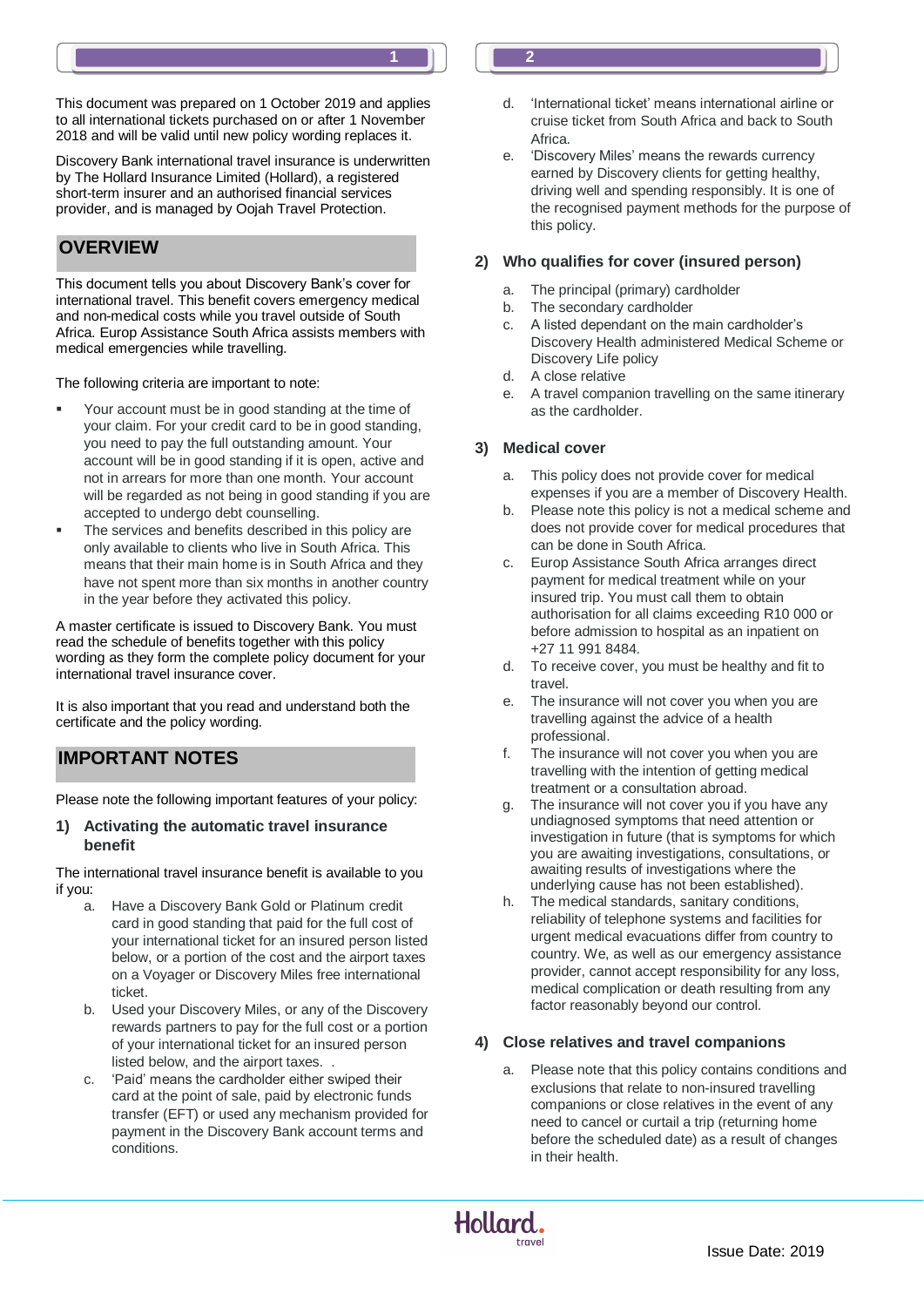# **5) Age limits**

- a. Personal accident benefits don't apply if you are older than 75.
- b. Medical benefits don't apply if you are older than 75.
- c. If you are older than 65, you don't qualify for permanent total disability unless you are employed.
- d. Any person over the age of 66 taking part in sports activities as defined under Section 1, point 7, for any claim relating to medical benefits.

# **6) Trip limits**

- a. Trips must start and end in South Africa and you must have booked and paid for your return international ticket as per the requirements to activate the automatic travel insurance benefit on page 1, before your departure from South Africa.
- b. The policy does not provide cover for travel on a one-way ticket or for the intention to emigrate.
- c. The international travel benefit covers you for emergency medical and non-medical costs outside the borders of South Africa for 90 days from your date of departure from South Africa. The cover ends on your return home or after 90 days from your date of departure from South Africa, whichever happens first.
- d. If you are travelling for more than 90 days, you have to arrange additional travel insurance through your travel agent before leaving South Africa.
- e. The cover in this policy is valid for travel outside the territorial limits (borders) of South Africa. We don't provide cover for travel to the following countries:
	- i. The following countries are excluded due to no or very limited medical services available, or due to sanctions imposed by either the US, UN or EU:
		- 1. Afghanistan
		- 2. Belarus
		- 3. Burma (Myanmar)
		- 4. Burundi
		- 5. Burkina Faso
		- 6. Central African Republic
		- 7. Crimea Region
		- 8. Cuba
		- 9. Democratic Republic of the Congo
		- 10. Eritrea
		- 11. Guinea
		- 12. Guinea Bissau
		- 13. Haiti
		- 14. Iran
		- 15. Iraq
		- 16. Lebanon
		- 17. Liberia
		- 18. Libya
		- 19. Mali
		- 20. Niger
		- 21. North Korea
		- 22. Russian Federation
		- 23. Sierra Leone
		- 24. St Helena Bay
		- 25. Somalia
- 26. Sudan 27. Syria
- 28. South Sudan
- 29. Venezuela
- 30. Yemen
- 31. Zimbabwe

# **7) Authorisation of medical expenses**

- a. Medical emergency **Accident and emergency department (A&E), emergency room (ER) or casualty department**:
	- i. You, your travel companion or someone designated by you, must phone Europ Assistance South Africa on +27 11 991 8484 immediately when your condition has been stabilised in the emergency department.
	- ii. If you are unconscious, your travel companion must contact us within 24 hours of your admission. If you are travelling alone, you must contact us within 24 hours of regaining consciousness.
	- iii. If you do not contact us for authorisation, our legal responsibility will be limited to R10,000.
	- iv. We cover the following conditions while being treated in the A&E, ER or casualty department:
		- 1. Anaphylaxis (constricted airway)
		- 2. Bone fracture
		- 3. Burns
		- 4. Cardiac arrest
		- 5. Choking or blockage of the airway
		- 6. Diving disorders or drowning
		- 7. Heat stroke
		- 8. Hair tourniquet (where a hair or other thread becomes tied around a toe or finger tightly enough to cut off blood flow)
		- 9. Heavy bleeding
		- 10. Hyperglycaemia (diabetic coma) and hypoglycaemia (insulin shock)
		- 11. Hypothermia or exposure
		- 12. Insect or animal bites and stings
		- 13. Joint dislocation
		- 14. Poisoning
		- 15. Seizures or a malfunction in the electrical activity in the brain
		- 16. Stroke
		- 17. Wounds, including lacerations, incisions and abrasions
		- 18. Gastrointestinal bleeding, avulsions and sucking chest wounds.
- b. Medical emergency **outpatient treatment for medical conditions not listed above**:
	- i. You must phone +27 11 991 8484 before receiving any treatment where the cost is more than R10 000.

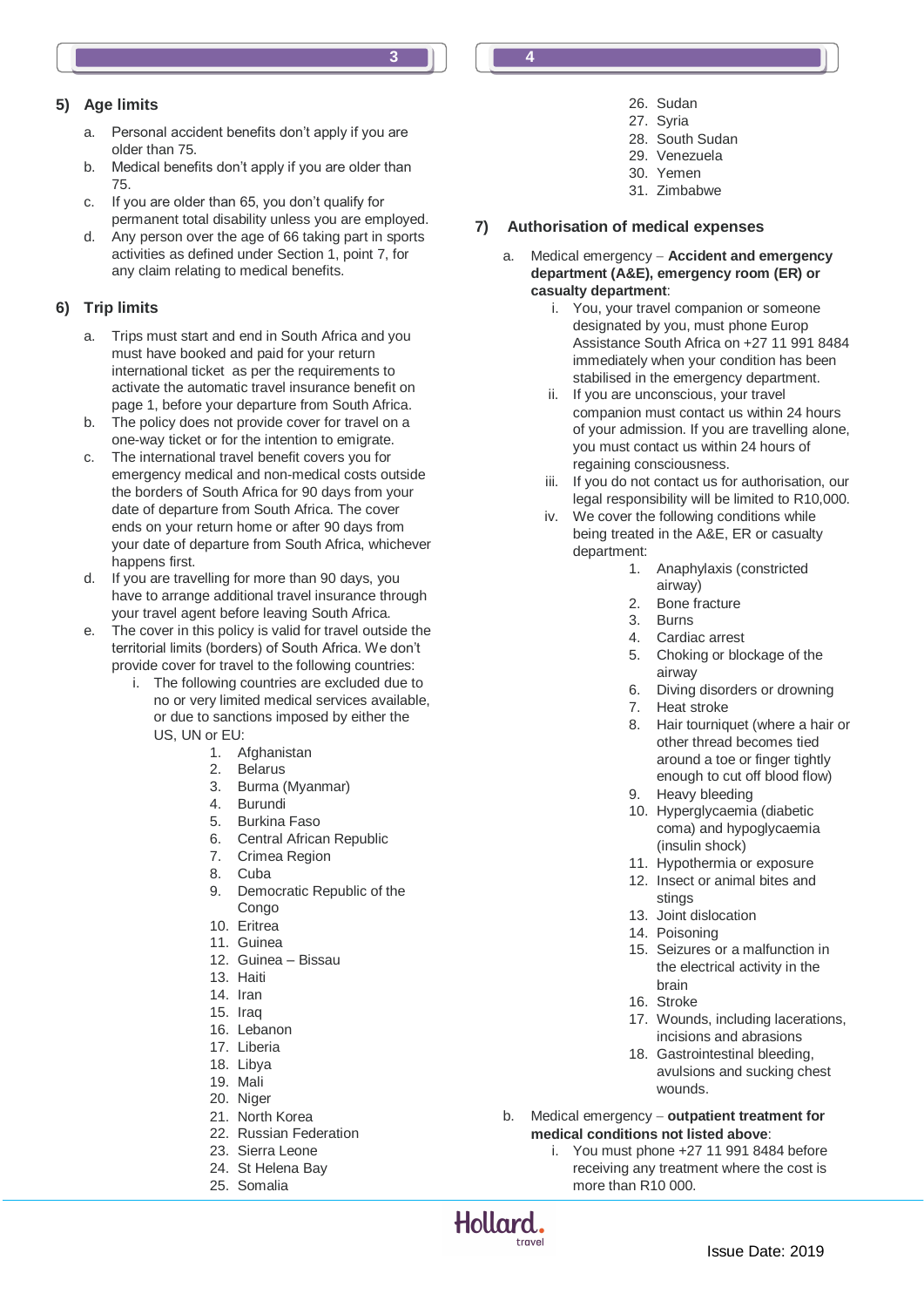- ii. We provide cover for treatment in urgent care or for a consultation with a general practitioner.
- iii. If you do not contact us for authorisation, our legal responsibility will be limited to R10,000.
- c. Medical emergency **inpatient treatment**
	- i. You, your travel companion or someone designated by you, must phone Europ Assistance South Africa on +27 11 991 8484 before you are admitted as an inpatient. Your cover and our legal responsibility will be limited to R10 000 if you don't get authorisation for hospital admission.
	- ii. If you are unconscious, your travel companion must contact us within 24 hours of your admission. If you are travelling alone, you must contact us within 24 hours of regaining consciousness.
	- iii. If you do not contact us for authorisation, our legal responsibility will be limited to R10,000.
- d. If you need assistance in contacting Europ Assistance South Africa, you can also contact the international operator of the country you are visiting and ask to be connected to Europ Assistance South Africa on reverse call charges. Once connected, Europ Assistance South Africa will validate whether you qualify for the free benefit. Before they authorise the admission and issue a payment guarantee, they will also identify whether the current funding request relates to a medical or surgical condition that existed previously, which is not covered by the international travel benefit.

# **8) How to submit a claim**

- a. Out-of-hospital emergency medical expenses, you can choose between these options:
	- i. Pay upfront for out-of-hospital emergency medical expenses if your claim is for less than R5 000 and claim from your insurer on your return.
	- ii. If the total cost of your claims for out-ofhospital emergencies or inpatient treatment is more than R5 000, you must pay the excess to the provider immediately. You can call Europ Assistance South Africa to provide a guarantee of payment to the provider directly for any amount that is more than R5 000 after you have paid the excess. Europ Assistance South Africa will provide a guarantee of payment if the claim is for a covered medical emergency and will contact your healthcare professional overseas to make sure they receive payment directly.
- b. You need to send us the following:
	- i. A detailed, original account in English from the healthcare professional including the diagnosis for the treatment obtained.
	- ii. A completed *International Travel Benefit claim* form. You can access it online: [www.hollardti.co.za.](http://www.hollardti.co.za/) You will have to attach the following documents in PDF format:
- 1. Proof of travel dates in the form of airline tickets
- 2. Proof of payment for all attached claims.
- iii. When sending us claims, please keep copies for your own records.

## **9) Third-party liability**

If you use any mechanically propelled vehicle, (for example, a car, rental car, motorcycle or scooter), you will not qualify for liability cover under this policy.

#### **10) Policy excess**

- a. Please refer to the *Schedule of benefits* for the excess amount that applies to each benefit.
- b. **Non-medical claims**: You may have to pay an excess when you claim. This means you will have to pay the excess for each insured person, for each claim. The amount you pay will be the first part of the claim as stated in the *Schedule of benefits*.
- c. **Medical claims**: You need to pay a co-payment upfront for out-of-hospital emergency medical costs. You will have to pay the first R2 000 of the out-of-hospital emergency treatment cost per person per journey yourself. The international travel benefit covers the balance when authorised by Europ Assistance South Africa.

#### **11) Sports and activities**

Your policy contains restrictions regarding the participation in sports. Please refer to the *Sporting activities* covered under the *Emergency medical treatment* section as well as the age limits. Please note that we do not provide cover for rescue costs relating to altitude sickness.

# **Meaning of words MEANING OF WORDS**

**Accidental bodily injury**: A sudden, violent, external event, which happens at a known time and place and causes the death, loss of an arm, leg or sight, or permanently disables the insured person in the 12 months after the event.

**Cancellation**: Cancelling a planned trip due to the insured person's inability to start the trip.

**Cardholder**: A Discovery Bank credit cardholder in good standing who paid for the full cost of the international ticket using their Discovery Bank credit card or Discovery Miles, or combination of both.

**Carrier**: A scheduled or chartered aircraft or land or water transport that is licensed to carry passengers for hire, on which clients are travelling as fare-paying passengers. Aircraft excludes all non-pressurised single engine piston aircraft, land transportation excludes any hired motor vehicle or motorcycle and water transportation excludes any ferry.

**Carrier accumulation limit**: The total amount we pay for insured individuals travelling in the same carrier at any one time.

**Children or child**: A natural or adopted child (son or daughter) who does not have a full-time job, is under the age of 21 years old, is unmarried, not pregnant and does not have children, and is a dependent of an insured person.

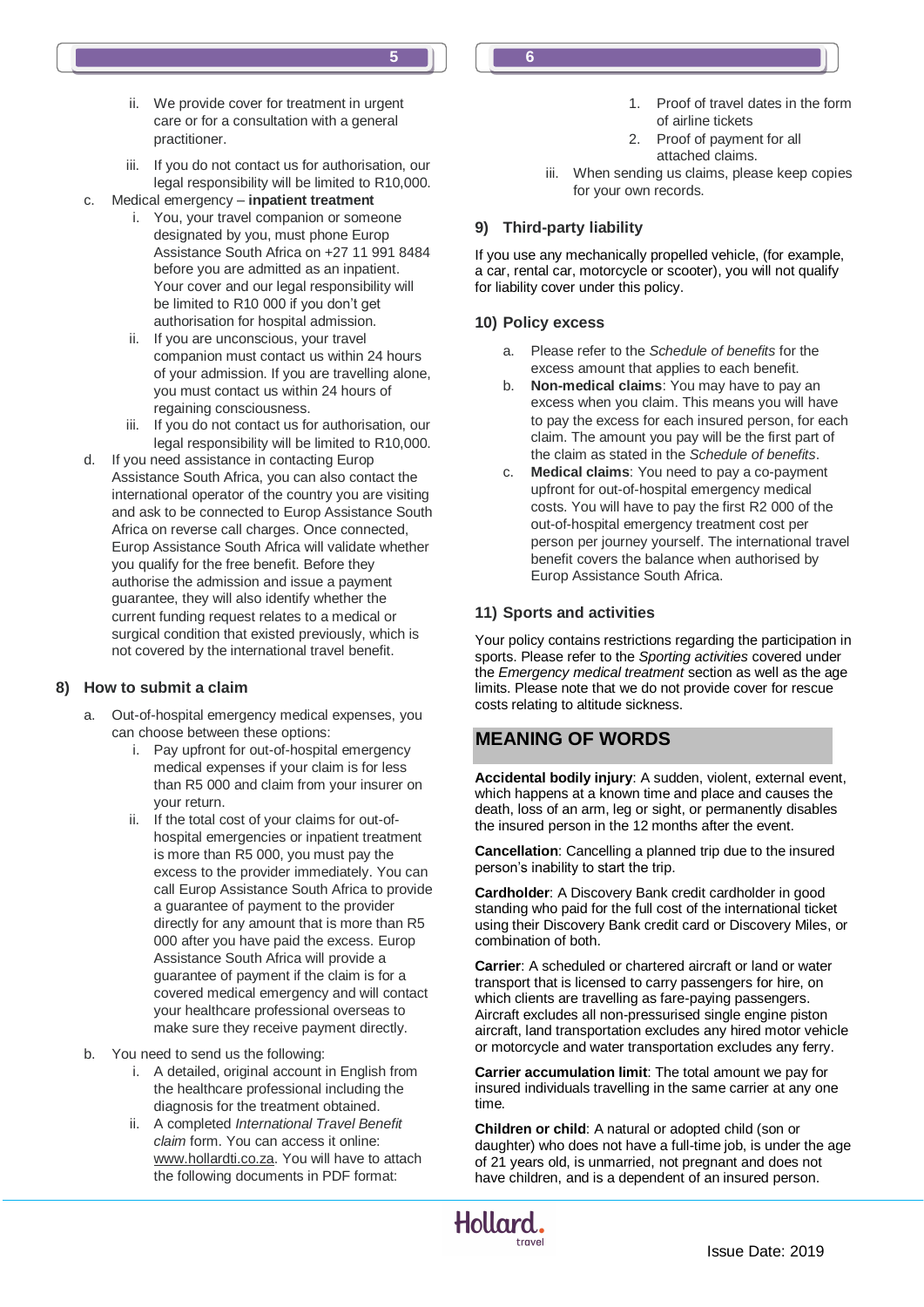**Close relative**: A spouse or common law partner, parent, parent-in-law, step-parent, legal guardian, child (including legally adopted children, stepchild and a daughter-in-law or son-in-law), sibling (including step-siblings and a sister-inlaw or brother-in-law), grandparent, grandchild, or fiancé of an insured person.

**Common law partner**: The person living with the insured person as their husband or wife (including a same-sex partner) for at least six months in a row before the start of the period of insurance.

**Complications of pregnancy and childbirth**: In this policy, complications of pregnancy and childbirth include the following unexpected events occurring more than 15 weeks before the expected delivery date:

- Toxaemia
- Gestational hypertension
- Pre-eclampsia
- Ectopic pregnancy
- Hydatidiform mole (molar pregnancy)
- Post-partum haemorrhage
- Retained placenta membrane
- Placental abruption
- Hyperemesis gravidarum
- Placenta praevia
- **Stillbirth**
- **Miscarriage**
- Medically necessary emergency
- Caesarean sections
- Premature birth.

#### **Curtailment**: Returning home from your trip before the scheduled return date.

#### **Effective date**:

- a. The cancellation benefit will be effective at 00:00 on the date after you paid for your international ticket.
- b. All other cover will commence when passing through passport control from South Africa and will end when passing back through passport control into South Africa (including local connecting flights).

**Health professional**: A legally licensed member of the medical profession, recognised by the law of the country where treatment is provided, practicing within the scope of his or her licence and training. The health professional must not be your or any travel companion's relative.

**Home**: The address you live at for most of the year in South Africa.

**Home country**: This is South Africa.

**Illness**: Any unexpected sickness or disease that starts, is caught, or shows up during a trip.

**Injury**: Harm or damage to your body that happens after an accidental bodily injury.

**Inpatient**: A hospital patient who receives lodging and food as well as treatment.

**International ticket**: An international airline or cruise ticket from and back to South Africa.

**Limits of cover**: Your maximum cover for one period of insurance is limited to the amount stated in each section, for each insured person, unless we agree to something different.

**Loss of limb**: The physical breaking off or a permanent injury of a limb. In the case of an arm, loss that stops the use of the arm at or above the wrist, or in the case of a leg, loss that stops the use of the leg at or above the ankle.

**Loss of sight**: Total blindness in one or both eyes where there can be no improvement. This is considered to have occurred if the degree of sight remaining after correction is 3/60 or less on the Snellen scale.

**Manual work**: A job using your hands including installing, putting together, maintaining or repairing electrical, mechanical or hydraulic equipment (other than in a purely managerial or supervisory, sales or administrative capacity). It also includes any trade work like being a plumber, electrician, lighting or sound technician, carpenter, painter, decorator or builder.

**Medical emergency**: An acute injury or illness that poses an immediate risk to a person's life or long-term health.

**Outpatient:** A person who goes to a doctor's office or hospital for treatment but who does not spend the night there.

Pair or set: A number of items of your luggage that are similar or complementary to each other or used together, for example, a pair of earrings or a set of golf clubs.

#### **Period of insurance**:

**7 8**

- a. Cancellation cover starts when you buy your international ticket, and
- b. Cover for all other sections applies for the length of your trip, provided it does not exceed a maximum of 90 consecutive days from the date of departure from South Africa.

**Permanent total disability**: Disability that, having lasted for at least 12 consecutive months from the date of occurrence will, in the opinion of an independent qualified specialist, entirely prevent you from engaging in, or giving any attention to any and every business or occupation for the rest of your life.

**Personal baggage**: Suitcases and bags containing items that belong to you for your personal use while on your trip. The following items are not considered personal baggage:

- Cash
- Passports or travel documents
- Items hired by you (other than skis and ski equipment)
- **Dentures**
- **Bonds**
- **Securities**
- Stamps or documents of any kind
- Driving licences and passports
- Musical instruments
- **Typewriters**
- Glass
- China
- Antiques
- Pictures and photos
- Pedal cycles
- Hearing aids
- Coupons
- Vehicles or accessories
- Samples or merchandise or business goods or specialised equipment relating to a trade or profession

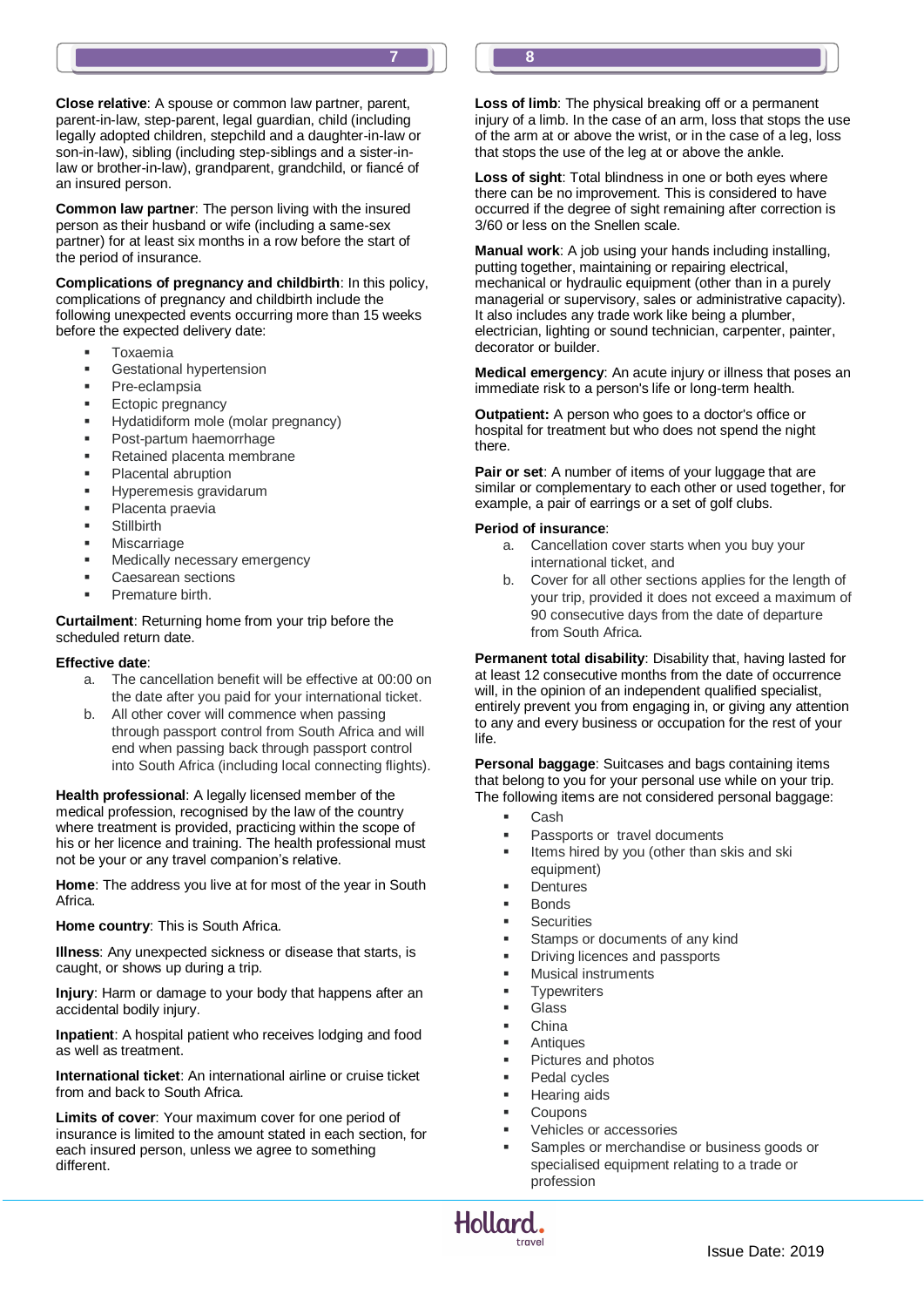- Unused mobile telephone rental charges or prepayment
- Food and perishable items.

**Policy excess**: The first amount that you must pay for each and every incident and each insured person for each and every section of cover where the policy excess applies.

#### **Pre-existing medical condition**:

- a. Any past or current medical condition that has given rise to symptoms or for which any form of treatment or prescribed medicine, medical consultation, investigation or follow-up or check-up has been required or received during six months before the start of cover under this policy or before any trip.
- b. Any cardiovascular or circulatory condition (for example, a heart condition, high blood pressure, blood clots, high cholesterol, stroke, aneurysm) that has occurred at any time before the start of cover under this policy or before any trip.

**Paid**: It means the cardholder either swiped at the point of sale, or by electronic funds transfer (EFT), or used any mechanism provided for payment in the Discovery Bank account terms and conditions.

**Pre-paid**: Paid before departing from South Africa.

**Secure baggage area**: Any of the following, as and where appropriate:

- a. The locked dashboard, boot or locked baggage compartment of a hatchback vehicle fitted with a lid closing off the baggage area, or of an estate car with a fitted and engaged tray or roller blind cover behind the rear seats.
- b. The fixed storage units of a motorised or towed caravan.
- c. A locked baggage box, locked to a roof rack that is locked to the vehicle roof.

**Strike or industrial action:** Any form of Industrial action, whether organised by a trade union or not, that is carried on with the intention of preventing, restricting or otherwise interfering with the production of goods or the provision of services.

**Terrorist act**: Any actual or threatened use of force or violence conducted by an organisation with an identifiable chain of command or conspiratorial cell structure (whose members wear no uniform or identifying insignia) and perpetrated by a non-state entity, excluding civil disorder, riot, or war whether declared or not with the stated or unstated objective of pursuing economic, ethnic, nationalistic, political, racial or religious interests (whether such interests are declared or not). Robberies or other criminal acts, committed primarily for personal gain are not terrorist acts.

**Trip**: When travelling in a direct and uninterrupted manner on an international journey, outside the borders of South Africa (including local connecting flights).

**Unattended**: When you cannot see and are not close enough to your property or vehicle to prevent unauthorised interference or theft of your property or vehicle.

**Valuables**: Cameras, photographic and video equipment, and associated equipment of any kind; computer hardware and software; games consoles (PlayStation, Gameboy, Nintendo, etc.) accessories and games; personal organisers;

mobile telephones; televisions; portable audio equipment (DVDs, CDs, mini-discs, MP3 players, iPods, etc.) and all associated discs and accessories; spectacles; sunglasses, telescopes; binoculars; jewellery; watches; furs; leather articles; perfumes; precious stones and articles made of or containing gold, silver or other precious metals.

**Weather**: The state of the atmosphere with respect to wind, temperature, cloudiness, moisture and pressure.

**We, our, us**: The Hollard Insurance Company Limited (Hollard), a registered short-term insurer and licensed financial services provider.

You, your: Where a Discovery Bank credit card in good standing, or Discovery Miles, or both, was used to pay for the full cost or a portion of the international ticket and you do not exceed the age limit, the following persons are deemed to be insured persons:

- a. The primary cardholder
- b. The secondary cardholder
- c. A listed dependant on the primary cardholder's Discovery Health administered Medical Scheme or Discovery Life policy
- d. A close relative
- e. A travel companion.

#### **General conditions applying to all sections of this document ALL SECTIONS OF THIS DOCUMENTGENERAL CONDITIONS APPLYING TO**

#### **1) Accuracy of material information**

We may cancel this policy or any part of it if any important details that have an effect on the risk of the insured persons are not shared with us, or hidden from us by you, or on your behalf. This will also apply if you do not tell us of any changes to the risk or your health. It is your responsibility to share information with us that may affect our decision to provide cover.

#### **2) Amendments to cover**

We may change this policy by letting you know about the changes within 30 days of making the changes. We will let you know by fax, post or email, using the latest contact details you provided. Any change will be effective from the day we agreed to it.

#### **3) Automatic extension**

The period of insurance will automatically increase if an event that results in a valid and legal claim under the medical benefit of this policy or a valid claim covered by Discovery Health happens after you have left South Africa.

#### **4) Cancellation**

We may cancel this policy by giving you 30 calendar days' notice at your last known address.

#### **5) Claims procedure and conditions**

If an event that results in a claim or is likely to result in a claim comes to your knowledge, you must let us know within 30 days and give us the following as soon as possible:

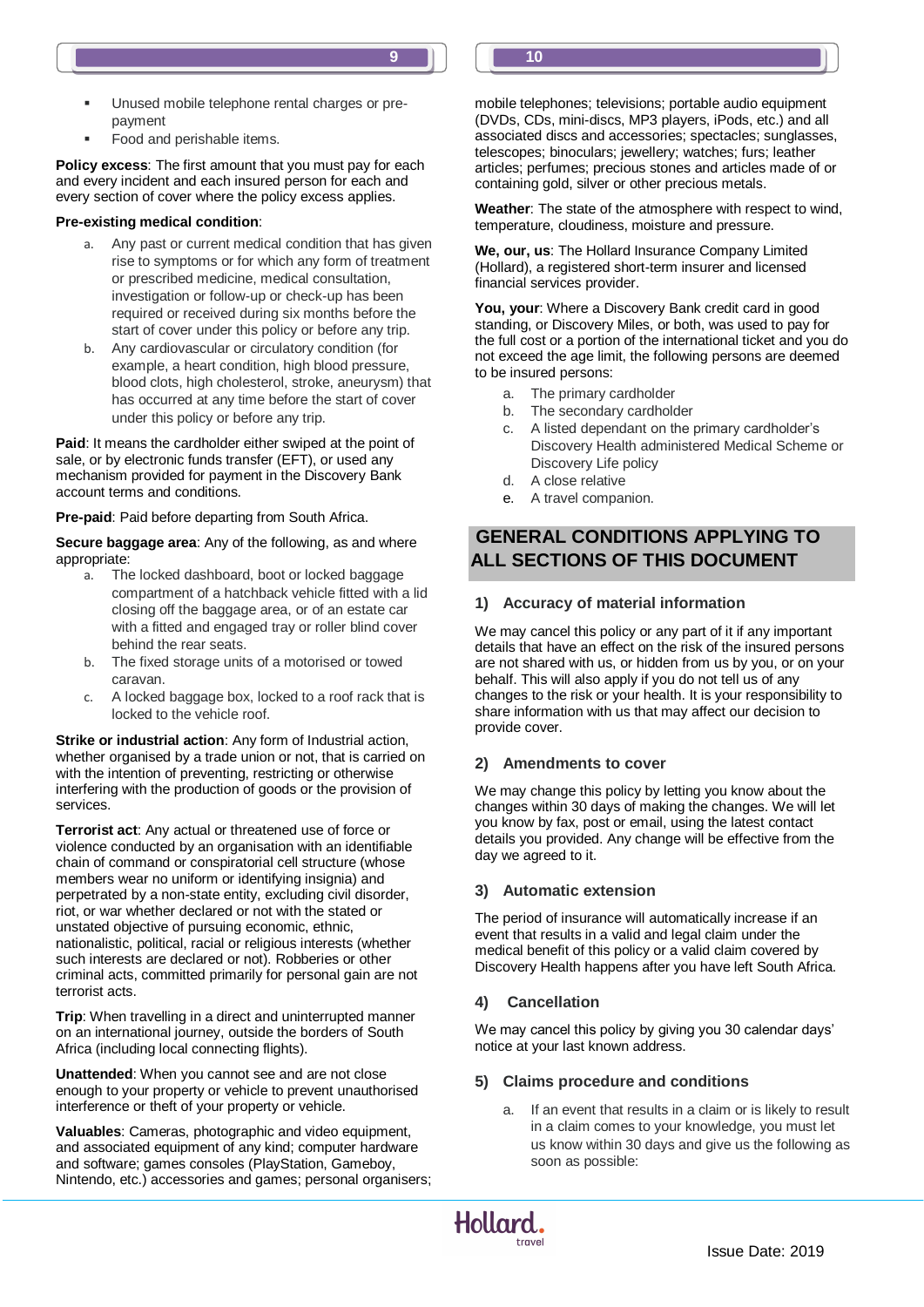- i. Details of any other policy covering the same event
- ii. Written details of the event
- iii. Any proof, information and sworn declarations (affidavits) that we may need
- iv. Any document or details of any communication you get about the claim.
- b. You may not make any admission, statement, offer, promise, payment or payment to another party on our behalf, relating to the claim unless we agree that you can, in writing.
- c. You must report any event that involves the following to the police within 48 hours after it takes place:
	- i. Malicious damage
	- ii. Damage to a vehicle
	- iii. Theft
	- iv. Any other criminal act or suspected criminal act
	- v. Loss of property.
- d. You must also take all reasonable and practical steps to find the guilty party and get the stolen or lost property back.
- e. We may take over and carry out the defense or settlement of any claim or recovery from any other party in your name.
- f. You must give us all the information, documents and help we need to get indemnity from other parties.
- We are not responsible for any claim after 365 days from the date of the event that caused the claim, unless the claim is the subject of an ongoing court action between you and us, or the claim is for an amount you may be legally required to pay to a third party.
- h. If we do not accept responsibility for or reject a claim, or if you do not agree with the amount we agreed to pay for your claim under this policy:
	- i. You must let us know in writing within 90 days of receiving our letter of rejection. This can be sent to The Hollard Insurance Company Ltd, PO Box 87419 Houghton, Johannesburg, 2041
	- ii. You can call The Ombudsman for Short-Term Insurance on 011 726 8900 or visit their websit[e www.osti.co.za](http://www.osti.co.za/) or fax your complaint to 011 726 5501 or post it to PO Box 32334, Braamfontein, 2017.
	- iii. If your complaint is not resolved in this manner, you can start legal action against us by serving us with a summons. You need to start legal action within six months after receiving this notice plus the 90-day period of receiving the letter. If you do not start legal proceedings within that time, you can no longer claim the benefit under the policy.
- i. We will only be responsible for loss, damage or liability that results from one event, under one section of this policy.
- Where cover for liability to third parties is listed under any section of this policy, we may pay you the limit of cover for that event or a lower amount that is enough to settle any claims that arise from an event. After that we will not be responsible for any further liability for that event.
- k. You are not allowed to get rid of any property until we have approved the claim, even if we choose not to take ownership of that property.
- l. When approving a claim, we may decide to repair, replace or pay cash to you. This is limited to the sum insured or the amount listed in the *Schedule of benefits* and will be based on whether the first amount due (the excess) has been paid by you.
- m. You have to sign a release document allowing us to settle a claim, before we will settle a claim.
- In an emergency, you must contact us before the cost of the claim reaches R5 000. If you are unable to contact us immediately, you or a person chosen by you must contact us within 24 hours.
- o. All claims other than claims for medical expenses where you have contacted us to pay the provider direct at the time of emergency, burial and repatriation of mortal remains are only payable in South Africa.
- p. In the event of a valid claim, you will allow us to change your existing airline tickets you can't use because of the claim.
- q. You will have to have a medical examination that you must pay the cost of, if we require it.

# **6) Communication of material changes**

- a. You must let us know immediately, in writing, if there are any changes in your circumstances, before the change occurs (if possible) to make sure you have cover at all times.
- b. Examples of changes include a change in your health.

If we accept the changes, they will be effective from the date we agree on if they are in line with our terms and conditions. We will confirm these changes by sending you an updated schedule.

# **7) Privacy of your personal information**

- a. **Processing your personal information**: We have to collect and process some of your personal information in order to provide you with our products and services, and also as required by insurance, tax and other legislation.
- b. **Sharing your personal information**: We will share your personal information with other insurers, industry bodies, credit agencies and service providers. This includes information about your insurance, claims and premium payments. We do this to assess claims, prevent fraud and to conduct surveys.
- c. **Accessing your medical information**: We may ask you to undergo any necessary medical testing, blood testing and examinations. We may also ask you to send us any medical information we need to accurately assess our risk or your claims.
- d. **Protecting your personal information**: We take every reasonable precaution to protect your personal information (including information about your activities) from theft, unauthorised access and disruption of services.
- e. **Receiving marketing from us**: Please contact us if you want to change your marketing preferences. Remember that even if you choose not to receive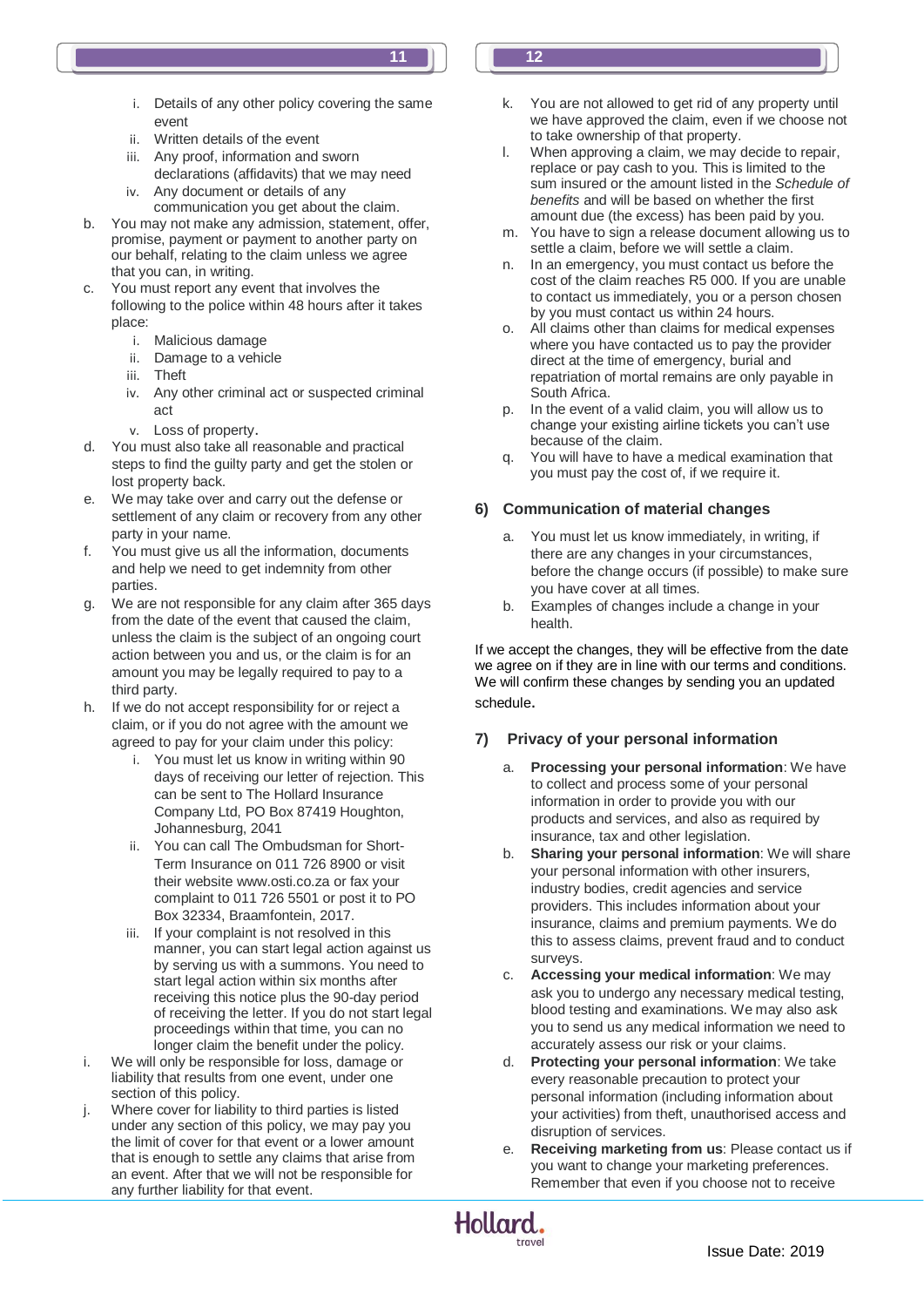

marketing from us, we will still send you communications about this product.

#### **8) Currency**

If you have any expenses that are in another currency (not the South African rand), we will use the exchange rate on the date we calculate your settlement amount to calculate the amount to be paid. The limits in the *Schedule of benefits* are in South African rand.

#### **9) Fraudulent acts in making a claim**

If a claim made under this policy:

- a. Is fraudulent or illegal in any way, or if you (or someone on your behalf) uses fraud to get any benefit under this policy
- b. Has been exaggerated or false information has been given about the claim

We will not be responsible for the claim and you will have to repay all amounts that we paid for the claim to us. We reserve the right to recover any damages that we may have suffered because of your fraudulent conduct.

#### **10) Interest on payments due by us**

We will not pay interest on any amount due by us in terms of this policy unless a court of law orders us to do so.

#### **11) Interpretation**

The proposal of insurance, this policy, and the schedule together form one document. This includes any endorsements or extra information that forms part of the proposal of insurance, this policy and the schedule. If any word or phrase has been given a specific meaning, it will have the same meaning wherever it is used in this document. Headings have been used to help you find the information you need and do not affect the interpretation or meaning of the document. If there is any difference in interpretation between the information in the printed policy and the information in the schedule, the information in the schedule will apply.

#### **12) Jurisdiction**

The law of the Republic of South Africa binds this policy. We will only follow judgments delivered in the first instance by a court of competent jurisdiction within South Africa. This means that we will not accept judgments from:

- a. Courts from countries outside South Africa
- b. Tribunals, arbitrators and other non-judicial bodies
- c. Any appeal court.

#### **13) Observance of policy terms, conditions and warranties**

Our legal responsibility is based on a person claiming cover or benefits under this policy following the terms, conditions and warranties set out in the document. If a person does not follow or comply with any of the terms, conditions or warranties, their claim may be rejected or the policy may be cancelled.

#### **14) Other insurance**

- a. If an airline, service provider or insurance company (including other credit card insurance) covers any claim (except for a personal accident benefit), then the amount the airline, service provider or insurance company pays will be deducted before we calculate our liability.
- b. If we agreed to pay any expenses on your behalf, which the policy does not cover, you must repay the amounts paid by us within 30 days.
- c. If you have more than one policy underwritten by us, the maximum amount we will pay cannot be higher than the limit of liability of the policy with the highest limit of liability.

#### **15) Pre-existing medical conditions**

You do not get cover for any claim relating directly or indirectly to a pre-existing medical condition unless it is listed in the *Medical section* as a covered illness.

#### **16) Prevention of loss**

You must take all reasonable steps to stop loss or damage, death, bodily injury, liability and accidents and to prevent further loss or damage following an insured event.

#### **17) Proof of value and ownership**

You must give us proof of the value and ownership of any item you claim for.

#### **18) Rights of others**

This policy gives rights to you only. No other person may claim for loss under this policy.

#### **19) When cover ends**

This policy ends on the earliest of the following dates:

- a. The date of your return home (when you pass through passport control)
- b. The date you reach the maximum age limit for the cover selected
- The end date of the master agreement between Discovery Bank and The Hollard Insurance Company Ltd
- d. 91 days after your departure date from South Africa.

# **General exclusions applying to all sections GENERAL EXCLUSIONS APPLYING TO ALL SECTIONS**

#### **This policy does not cover:**

- 1) Any person **older than the age limits**.
- 2) Loss, damage or expenses that you have cover for from **another policy** or you do have cover for if you did not have this policy. This does not apply to personal accident cover. You must let us know if you have any other policy that will cover the event you are claiming for.

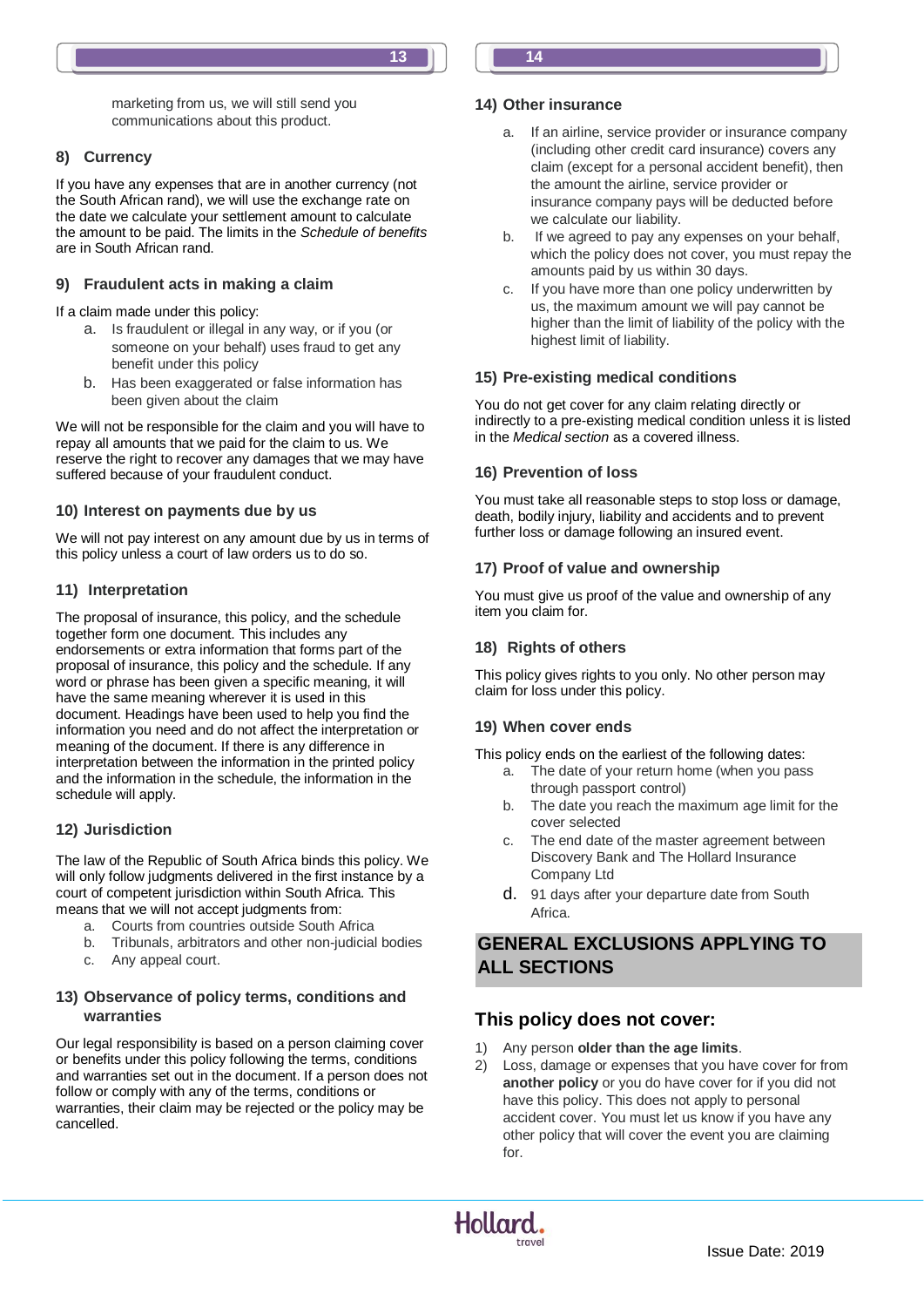- 3) **Costs that you would have paid** if the claim event did not take place (for example, the cost of a transfer between your hotel and the airport).
- 4) Any item you are claiming for that is **not listed under the** *What is covered* section. For example, we will not pay for the costs of telephone calls, faxes, meals (except if it is part of a *Travel delay* claim), taxi fares, interpreter's fees, inconvenience, distress, loss of earnings, loss of enjoyment of holiday, timeshare fees, holiday points, rescue costs, unused travel and accommodation (except if it was cancelled before your departure date from South Africa) and any additional travel and accommodation not pre-authorised by us.
- 5) A **deliberate reckless and irresponsible act or omission** by you.
- 6) Any claim resulting from you acting **illegally or criminally**.
- 7) Unnecessarily putting yourself in **danger**, except if you are trying to save a human life.
- 8) Any claim that happens (directly or indirectly) because of:
	- a. An insured person being under the influence of **alcohol** with more than 0.05 % blood alcohol content (BAC)
	- b. An insured person being under the influence of **drugs or medicine**, unless the medicine was prescribed by a doctor
	- c. An accident that takes place because an insured person is driving with more than the legal limit of alcohol in his blood
	- d. Alcohol abuse, alcoholism, substance abuse, solvent abuse, **drug abuse or addictive conditions** of any kind.
- 9) Any claim that (directly or indirectly) results from **suicide**, attempted suicide, intentional **self-injury**, mental disorder, insanity or psychiatric, psychological, emotional and nervous conditions.
- 10) **Sexually transmitted diseases**.
- 11) Insured persons who drive a vehicle or motorcycle without a **valid driving licence**.
- 12) Insured persons who do **manual work** linked to a profession, business or trade during the trip.
- 13) Travelling on a one-way ticket with the intention to **emigrate**.
- 14) Insured persons doing or practicing for the following **sports and activities**: bobsleigh, boxing, canyoning, caving, cave diving, flying as crew, heli-skiing, horse jumping, horse racing, hunting, shooting, hunting-onhorseback, hurling, ice hockey, luge, competitive martial arts, micro lighting, motor racing, mountaineering, parasailing, paraskiing, polo, potholing, professional sports, quad-biking over 250cc, rock climbing, rock scrambling, shark feeding, cage diving, skeleton, ski jumping, ski racing, ski stunting, skiing off-piste, snowboarding off-piste, steeple chasing, team sports played in competitive contests, wrestling, yachting (racing) or any other activities unless we have given you written acceptance of them.
- 15) Flying or sea travel of any kind, where you are: a. Not travelling as a fare-paying passenger
	- b. A member of the **crew**.
- 16) **War** (even if war is not declared), hostilities, invasion or civil war. This exclusion is amended for personal accident benefits as follows: This policy does not cover

death or disability caused or contributed to by war, hostilities or any act of war or civil war that the insured person is actively taking part in.

- 17) **Radioactive** contamination (direct or indirect).
- 18) Taking part in work or activities that **use explosives** or dynamite.
- 19) Being in the **army, police force, armed forces** or paramilitary organisation, when you are travelling for work.
- 20) Insured persons travelling to a country, area or event that the **Foreign and Commonwealth Office has advised people not to travel to**.
- 21) Any claims caused or contributed to by nuclear, chemical and biological **terrorism**. For the purpose of this exclusion, this policy does not cover any claims in any way caused or contributed to by an act of terrorism involving the use or release or threat of any nuclear weapon or device or chemical or biological agent. For the purpose of this exclusion an act of terrorism means an act, including but not limited to the use of force or violence or the threat, of any person or group of persons, whether acting alone or on behalf of or in connection with any organisations or governments, committed for political, religious, ideological or ethnic purposes or reasons including the intention to influence any government or to put the public, or any section of the public, in fear.
- 22) Any loss or damage (direct or indirect) caused by medical services or a **delay in medical services**  related to the cover under this policy, whether provided by us or by anybody else.
- 23) Cover for the fulfilment of any **ransom demands**.
- 24) **Pregnancy** of you or any other person where the problem arising is not defined under complications relating to pregnancy and childbirth before the 26th week of pregnancy.
- 25) Baggage **freight costs**.
- 26) Participation as a **professional sportsperson** receiving payment for each appearance (other than sponsorship only).
- 27) Any **sport not listed** in this policy (refer to the approved sports under the medical benefit).
- 28) **Contraceptive devices, prosthetic devices or crutches**, a brace of any kind, new or replacement spectacles and new or replacement dentures.

# **Section 1: Emergency medical SECTION 1: EMERGENCY MEDICAL treatment TREATMENT**

# **What we cover**

- **1) Authorised** medical expenses up to the limit of liability as an **inpatient** for the immediate treatment of an **unexpected illness or injury**.
- **2) Consultation fees and prescribed medicine up to R10 000** as an outpatient not authorised by us for the immediate treatment of an unexpected illness or injury.
- **3) Authorised consultation fees and prescribed medicine** up to the limit of liability as an outpatient for the immediate treatment of an unexpected illness or injury.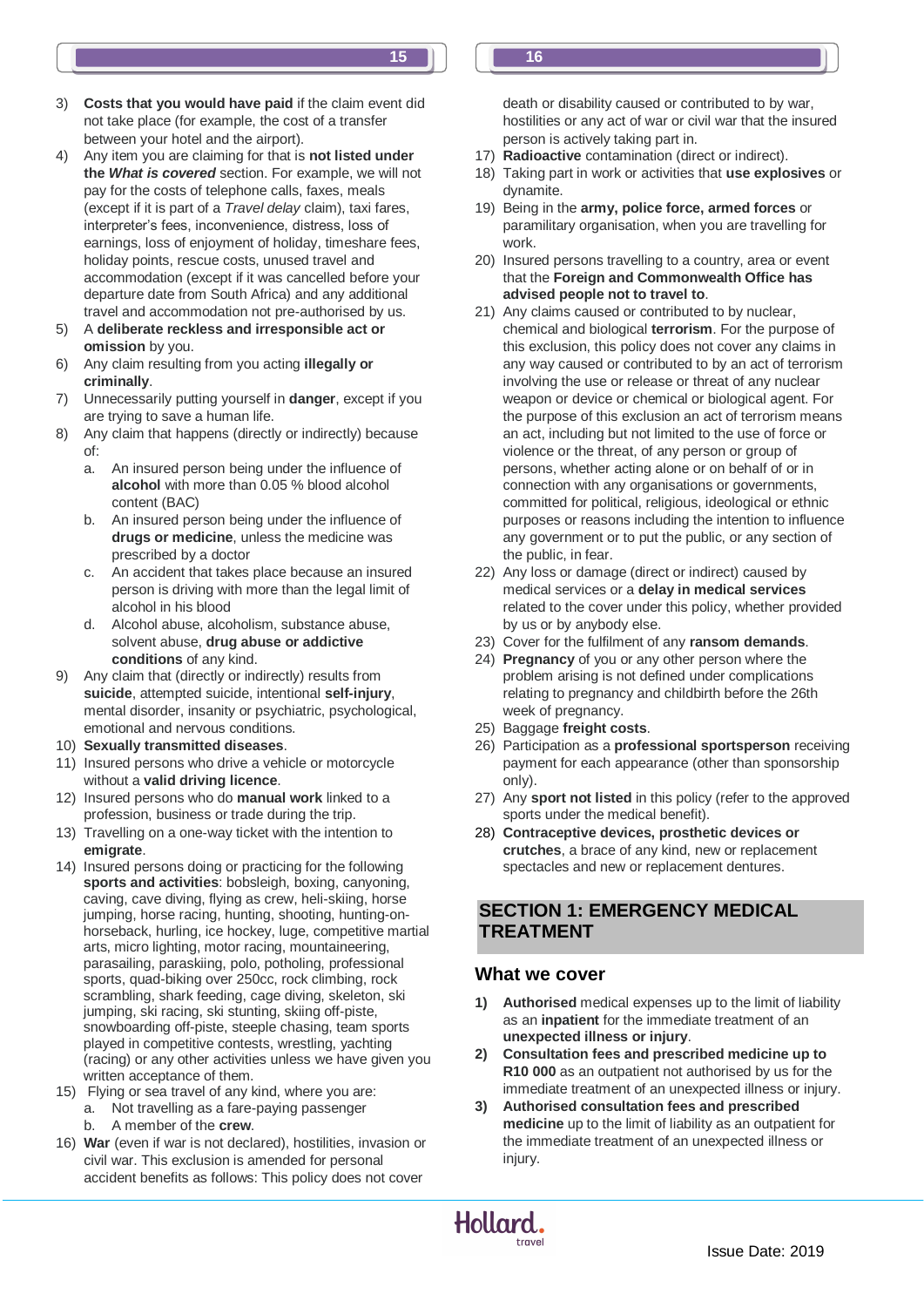- **4) Physiotherapy up to R2 000** when referred by a health professional due to an unexpected illness or injury.
- **5) Ambulance charges** to take you to the nearest hospital.
- **6) Authorised medical expenses** for the immediate treatment as **an inpatient** when you are hospitalised for more than 48 hours relating to the following **medical conditions you already have**:
	- Allergies limited to rhinitis, chronic sinusitis, eczema, food intolerance, hay fever
	- Asthma, providing that you have no other lung disease, and are younger than 60 years of age at the date the policy is activated
	- Bell's palsy
	- Benign positional vertigo
	- Carpal tunnel syndrome
	- Coeliac disease
	- Congenital blindness
	- Congenital deafness
	- Diabetes (types I and II) provided you were diagnosed over 12 months ago and have no eye, kidney, nerve or vascular complications, do not suffer from a known cardiovascular disease, hypertension, hyperlipidaemia or hypercholesterolemia and you are younger than 65 years at the date the policy is activated
	- Deep vein thrombosis provided you do not suffer from a cardiovascular condition
	- Epilepsy provided there has been no change to your medical treatment in the past 12 months
	- Flu, provided the symptoms are not accompanied by shortness of breath, chest pain, sudden dizziness or confusion
	- Folate deficiency
	- Gastric reflux
	- Hiatus hernia
	- Hypercholesterolemia (high cholesterol) provided you do not also suffer from a known cardiovascular disease or diabetes
	- Hyperlipidaemia (high blood lipids) provided you do not also suffer from a known cardiovascular disease or diabetes
	- Hypertension (high blood pressure) provided you do not also suffer from a known cardiovascular disease or diabetes
	- Impaired glucose tolerance
	- Incontinence
	- Insulin resistance
	- Iron deficiency anaemia
	- Meniere's disease
	- Menopause
	- Migraine
	- **Osteopenia**
	- **Osteoporosis**
	- Pernicious anaemia
	- Complications of pregnancy: for a single, uncomplicated pregnancy, where your trip ends on or before 26 weeks after conception, which does not result from services or treatment associated with an assisted reproductive programme, including but not limited to in vitro fertilisation
	- Raynaud's disease
	- Sleep apnoea.
- **17 18**
	- **7)** The international travel benefit covers medical emergency expenses (as listed above) sustained during participation in the listed sporting activities below only on a non-professional basis while on your trip. You receive cover when you are under the age of 66 years old:
		- Abseiling
		- **Acrobatics**
		- Aerobics
		- American football
		- Amateur athletics
		- Archery
		- **Badminton**
		- Banana boat rides
		- **Baseball**
		- **Basketball**
		- BMX cycling (exclude racing and competition)
		- Blackwater rafting, cave tubing
		- Boating, sailing
		- Bowling (lawn and ten-pin)
		- Boxing (training or no contact)
		- Bungee jumping using a body harness as a backup
		- Camel riding for a day or if you are on a camel trek
		- Canoeing (inland or 10km coastal waters limit)
		- Canyon swing
		- Clay pigeon shooting
		- **Cricket**
		- **Curling**
		- Cycling (exclude racing and competition)
		- Dancing (ballroom, salsa, capoeira, ballet, contemporary, jazz, hip-hop)
		- Dirt boarding
		- Dragon boating
		- Dune buggy
		- Elephant riding for an hour, a day or overnight
		- Fencing
		- Fishing (deep sea, angling, fly fishing, on a river, boat, or standing in a lake: excluding ice fishing or commercial fishing)
		- Fly by wire
		- Football
		- Go karting (recreational)
		- Golf
		- Gym (including weights, Pilates, aqua aerobics, yoga)
		- **Gymnastics**
		- Handball
		- Hiking (under 6 000 metres altitude, organised tours or clearly marked routes. Excluding solo treks, mountaineering and helicopter rescue)
		- High diving (less than 10 metres)
		- Hockey (field or indoor excluding ice hockey)
		- Horse riding (leisure, on a tour with a licenced tour operator, non-competitive – excluding polo, hunting and jumping)
		- Hot-air ballooning (excluding racing and competition)
		- Husky-sledge-driving (excluding endurance and racing)
		- Ice-skating (indoor and outdoor rinks excluding racing)
		- Jet-boating

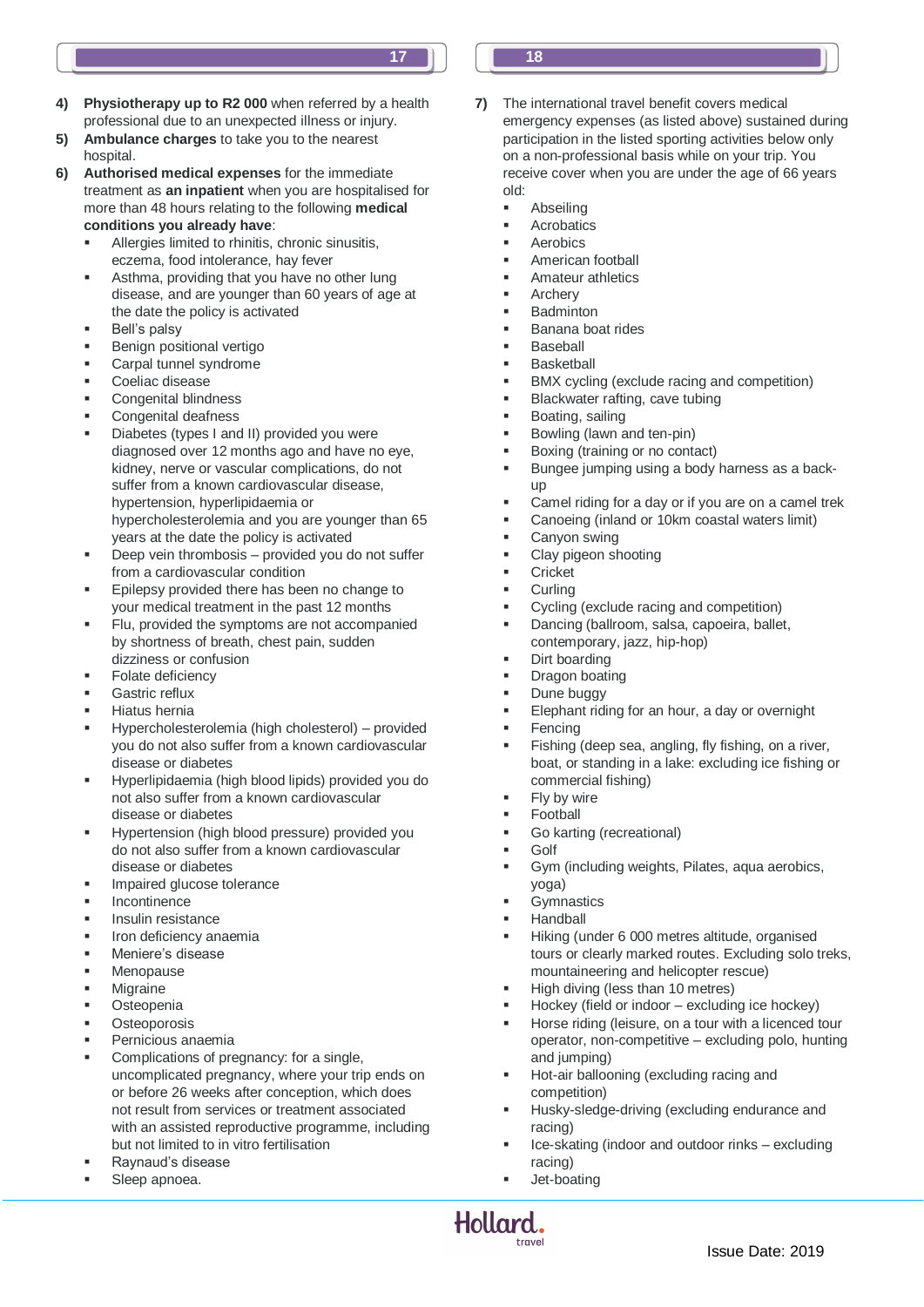- Jet-skiing
- Jogging
- Kayaking (white water, sea, river, lake)
- Kite-boarding
- Kite-surfing (excluding racing, competition and surfing during a storm)
- Land-surfing
- Marathons
- Martial arts (training excluding contact)
- Moped, scooter (South African and local licence for operating this class of vehicle required; you must wear a helmet)
- Motor experience as a passenger only (excluding racing)
- Motorcycle riding (touring, independent, organised tour; South African and local licence for operating this class of vehicle is required; you must wear a helmet – excluding off-road, racing and competition)
- Motorcycle riding (as a passenger you must wear a helmet)
- Mountain biking (excluding racing and competition)
- **Netball**
- Paintball
- Parasailing over water
- Quad biking (not exceeding 250cc excluding racing and competition)
- **Racquetball**
- Roller-skating
- Roller-blading or inline skating
- Rowing or sculling, surf-boat-rowing (inland or 10km coastal waters limit)
- Running or jogging, including half-marathon or less, marathon and ultra-marathon distances
- Safari tours (excluding hunting or guns)
- Sail boarding or wind surfing
- **Sailing**
- Sandboarding or sand skiing
- Scuba diving (when an open water diving licence is held and diving with a buddy diver, or diving with a licensed instructor, with a maximum depth of 30m)
- Shark cage diving
- Segway tours
- **Skateboarding**
- Skiing (on-piste or glacier excluding racing, competition and black slopes for first-time skiers)
- Skidoo
- **Snorkelling**
- Snowboarding
- **Soccer**
- **Softball**
- Speed boating (as a passenger on a licensed carrier)
- **Squash**
- Stand-up paddle surfing or paddle-boarding
- Surfing (excluding competition)
- Swimming
- Swimming with whales, whale sharks or dolphins
- Tennis
- Tobogganing (excluding racing and competition)
- Tuk-Tuk as a passenger (excluding Tuk-Tuk racing)
- Volleyball
- Wakeboarding (excluding competition)
- Wall climbing (artificial or proper harness wear and usage – excluding racing and competition)
- Water polo
- Water skiing (excluding competition)
- White water rafting (grades 1 to 4)
- Windsurfing (excluding competition)
- Yachting (inside territorial waters excluding racing and competition and being a member of the crew)
- Yoga
- Zip line Zorbing (excluding racing and competition.
- **8) Travel back to South Africa due to an unexpected illness or injury**

If the medical condition necessitates a flight on a different date than your scheduled flight, or in a different class of travel and you are fit to travel, we will book and pay for your flight to South Africa including accommodation (three-star) after your discharge from hospital if this is different to your booked accommodation. If you are fit to travel and can return but choose not to, all expenses incurred after that date will be for your own account. You must contact us to make the arrangements before incurring the costs.

- **9) Work on teeth under certain circumstances**  The International Travel Benefit will only cover you for specific emergency dental work on sound natural teeth, which is limited to:
	- Temporary caps and fillings for teeth that break
	- Re-cementing of existing crowns and bridges
	- Emergency root canal treatment for pain control.
- **10) Accompanying travel companion** We will book and pay for flights and accommodation (economy and three-star accommodation) for one person to stay with you and accompany you on the trip home if our medical officer confirms that it is medically necessary for you to be accompanied on the trip home and the return journey cannot take place on the original scheduled date. You must contact us to make the arrangements before incurring the costs.

#### **11) Visit by any one person**

We will book and pay for a return air ticket (economy class) plus reasonable accommodation costs (threestar) for one person to fly out to you after you are admitted to hospital for more than five days. You must contact us to make all travel and accommodation arrangements before incurring the costs.

#### **12) Repatriation of children**

We will book and pay for flights (economy class) to send your children, under 18 years of age and insured under this policy, home if you are admitted to hospital due to an unforeseen illness or injury and there is no other responsible adult to take care of them. You must contact us to make the arrangements before incurring the costs.

**13) Burial or cremation of a deceased insured person** We will arrange and pay for the burial or cremation of an insured person who passes away abroad. Alternatively, we will pay for and arrange the transportation of an insured person's body or ashes home. You must contact us to make the arrangements before incurring the costs.

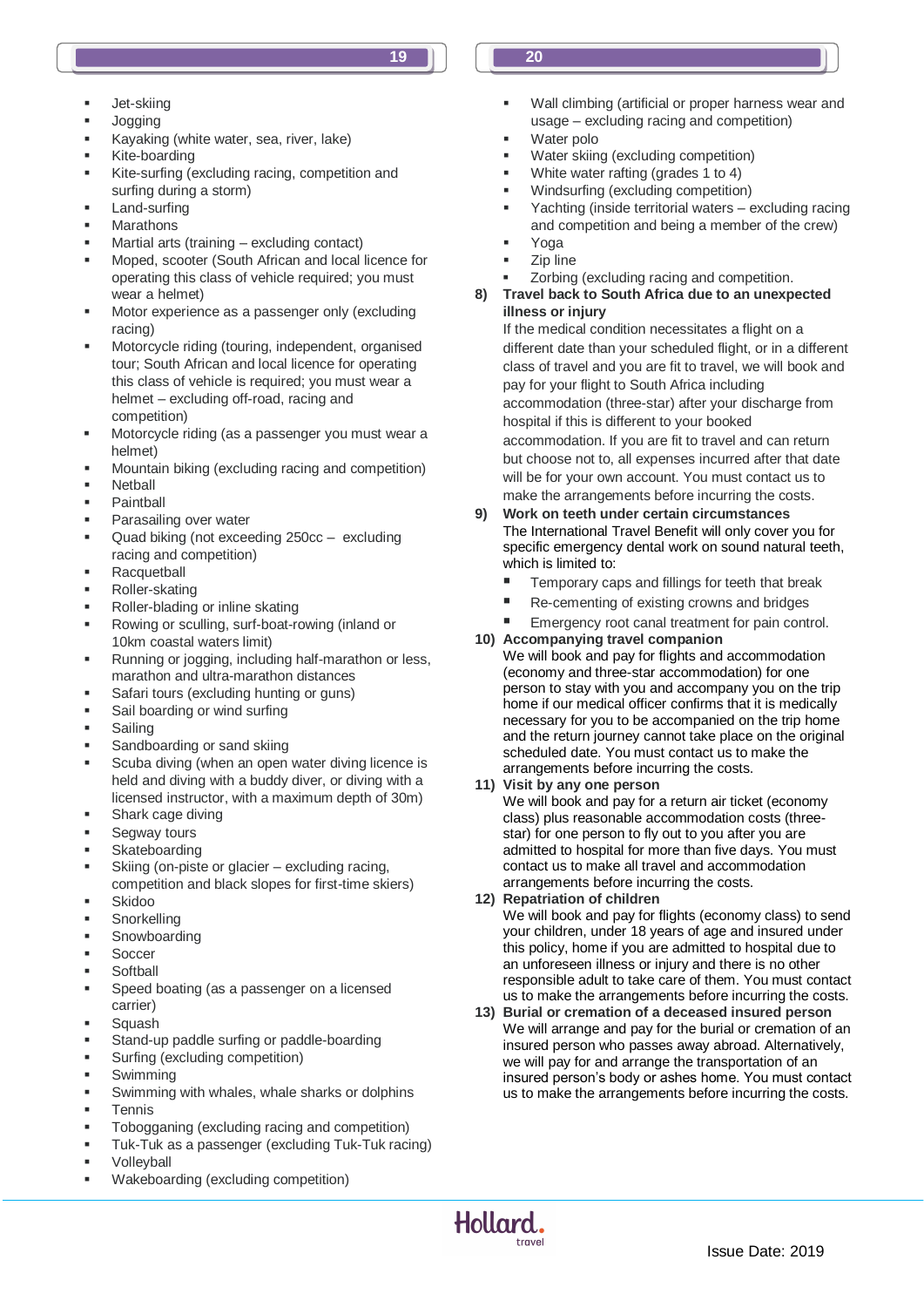#### **What we do not cover**

- 1) Accommodation and flights not arranged by us.
- 2) Costs exceeding the authorisation limit, where you did not contact us for authorisation before incurring the cost.
- 3) Any claims for costs related to pregnancy or childbirth unless the claim is due to complications of pregnancy and childbirth and happens more than 15 weeks before the expected delivery date.
- Expenses as a result of a tropical disease when you have not had the recommended injections or taken the recommended medicine.
- 5) Any costs in your home country other than costs related to transporting you or your remains home.
- 6) Cancer of any kind whether pre-existing or not. This exclusion applies to tests as well as any form of treatment or surgery.
- 7) Participating in an extreme sport or activity or hazardous pursuit. A hazardous or extreme sport or pursuit is an activity that extends beyond what we consider conventional and puts you at a high risk for illness or injury. Examples include motorsport, mountaineering using ropes, rock climbing, skydiving and BASE jumping.
- 8) Motorcycle or moped riding if you are not wearing a helmet, or you are not in possession of a valid motorcycle license, or the driver is not in possession of a valid motorcycle license.
- 9) Any claim relating directly or indirectly to a pre-existing medical condition that is not listed under the *What is covered* section*.*
- 10) Treatment which, in the opinion of our medical officer, can reasonably be delayed until your return to South Africa.
- 11) Treatment or services provided by a private clinic or private hospital, health spa, convalescent home, chiropractor or any rehabilitation centre.
- 12) Treatment or surgery for cosmetic purposes.
- 13) Treatment related directly or indirectly to myalgia.
- 14) Physiotherapy without a referral from a health professional. Where you have been referred, our maximum cover for physiotherapy is limited to R2 000.
- 15) Medical expenses incurred after 12 months of the illness or injury first manifesting itself on your trip.
- 16) All persons given a terminal prognosis (whether preexisting or not).
- 17) Treatment and medicine in connection with the stabilisation and regulation of a pre-existing, chronic or recurrent illness. Examples of medicine not covered include insulin or blood pressure medicine.
- 18) Any medicine without a prescription from a health professional.
- 19) Any costs relating to search or rescue operations.
- 20) Any costs for helicopter rescue due to altitude sickness.
- 21) Any claim for reimbursement where you cannot provide us with the supporting documents such as proof of payment, invoice, medical report confirming the diagnosis and a medical history if treatment was required for an illness.
- 22) Any claim related to medical expenses if you are a member of a medical scheme.
- 23) Anything mentioned in the general exclusions.

# **Section 2: Assistance services SECTION 2: ASSISTANCE SERVICES**

# **What we cover**

**21 22**

We will pay the administrative and delivery costs for the following services while you are on your trip:

- **1) Consular referral** We will give you the contact details of diplomatic representatives wherever possible.
- **2) Emergency travel and accommodation arrangements**

We will give you all reasonable, practical and possible assistance in arranging emergency alternative accommodation and onward or return transport. You will be responsible for the payment of all costs and need to make arrangements to pay us or the service provider when the cost is incurred.

**3) 24-hour medical emergency telephone helpline** Our 24-hour helpline gives you access to professional medical assistance to help you with any health questions.

#### **4) Legal assistance abroad**

Qualified and experienced in-house attorneys to give you guidance and information on legal matters while you're on your trip through our legal advice line.

#### **5) Replacement of lost travel documents**

We will help you replace lost or stolen tickets and travel documents and refer you to suitable travel offices, but we do not cover the cost of any items insured under another section of this policy.

#### **6) Cash advance**

We will contact Discovery Bank to assist you with the transfer of emergency funds to you if you urgently need it. This will apply when your normal financial or banking arrangements are not available locally and is intended to cover your immediate emergency needs.

#### **7) Urgent message relay**

We will send out urgent messages after an illness, accident or travel delay problems to your family, friends or any other contact people you choose.

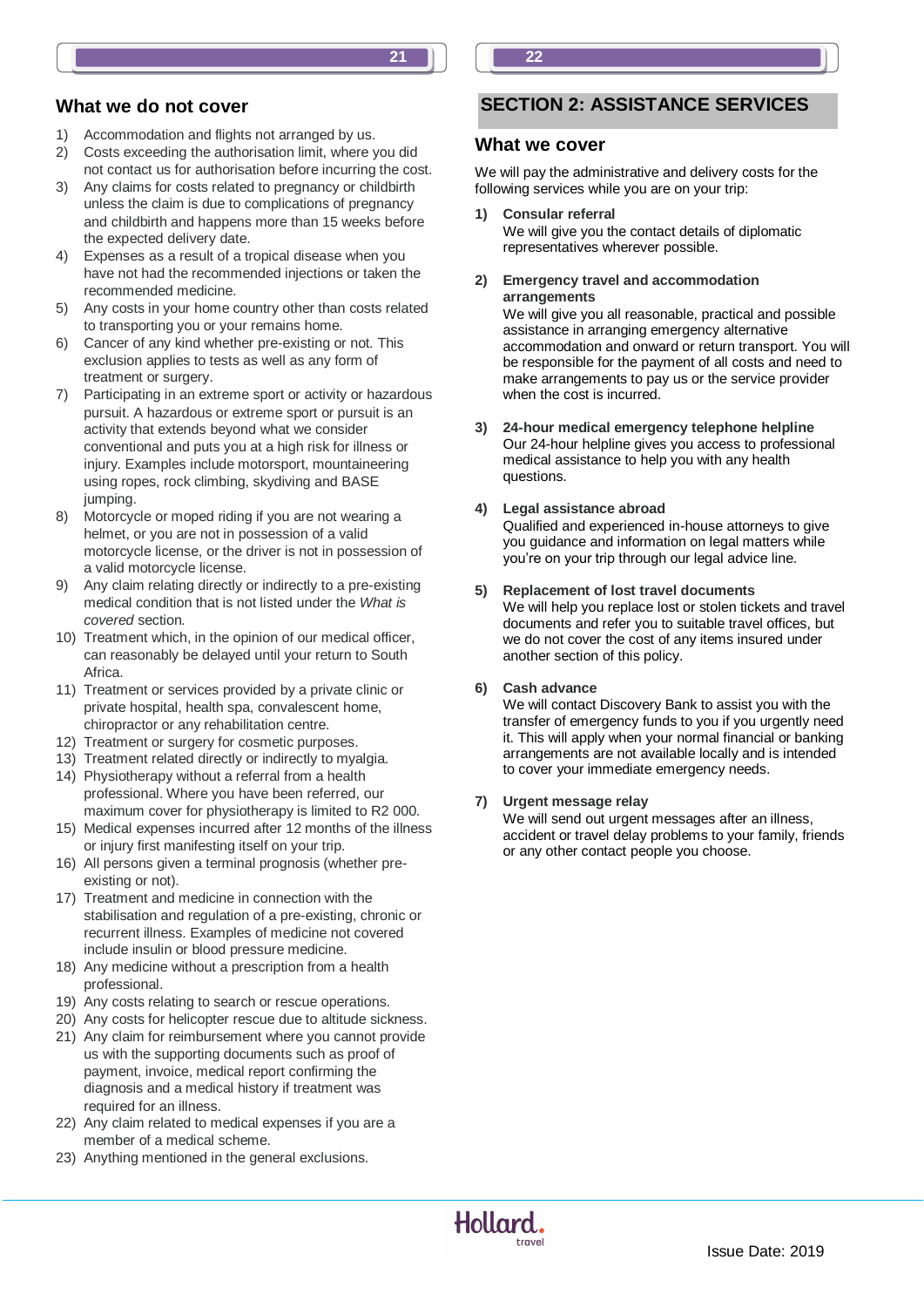# **SECTION 3: PERSONAL ACCIDENT**

#### **What we cover**

If you suffer accidental bodily injury during the trip, which directly causes your death or permanent disability within 12 months, we will pay the following benefits to you or your legal representatives, up to the limit of liability in the *Schedule of benefits*.

| <b>Insured event</b>                                                          | <b>Sum insured</b> (Expressed as a<br>percentage of the limit of liability) |
|-------------------------------------------------------------------------------|-----------------------------------------------------------------------------|
| a) Death                                                                      | 100%                                                                        |
| b) Total and permanent loss of hearing in both ears                           | 100%                                                                        |
| c) Total and permanent loss of hearing in one ear                             | 50%                                                                         |
| d) Total and permanent loss of sight in both eyes                             | 100%                                                                        |
| e) Total and permanent loss of sight in one eye                               | 50%                                                                         |
| f) Total and permanent loss of both hands or feet                             | 100%                                                                        |
| g) Total and permanent loss of one hand and one foot                          | 100%                                                                        |
| h) Total and permanent loss of one hand or one foot                           | 50%                                                                         |
| i) Total and permanent loss of speech                                         | 100%                                                                        |
| j) Permanent and incurable paralysis                                          | 100%                                                                        |
| k) Total and permanent of four fingers and thumb of either hand               | 70%                                                                         |
| I) Total and permanent loss of four fingers or thumb of either hand           | 40%                                                                         |
| m) Total and permanent disablement                                            | 100%                                                                        |
| n) Permanent disabilities not provided for under the listed insured events 'a | 15%                                                                         |

# **Special conditions relating to claims**

- 1) Our medical officer must make and document the diagnosis and determination of permanent total disability. The disability must be continuous and permanent for at least 24 months in a row.
- 2) The total amount of compensation must not exceed 100% of the limit of liability for each insured person or the accumulation limit if compensation is under more than one benefit.
- 3) We need to receive notice of death immediately and we have the right to have a post-mortem examination of the body.

#### **What we do not cover**

to m'.

- 1) Injury not caused only by outward, violent and visible means.
- 2) Disability caused by mental or psychological trauma not involving injury to your body.
- 3) Disease or any physical defect, infirmity or illness that existed before the start of the trip.
- 4) Any payment in over the amount allowed by law arising from death of insured persons under the age of 18.
- 5) An insured person who takes part in any adventure sports and activities.
- 6) Personal accident benefits after you turn 76.
- 7) Permanent total disability for people over 65 who are not gainfully employed.



- 8) Any claim arising (directly or indirectly) from any type of illness or bacterial infection, except for medically acquired infections or blood poisoning from an accidental cut or wound.
- 9) Anything mentioned in the general exclusions.

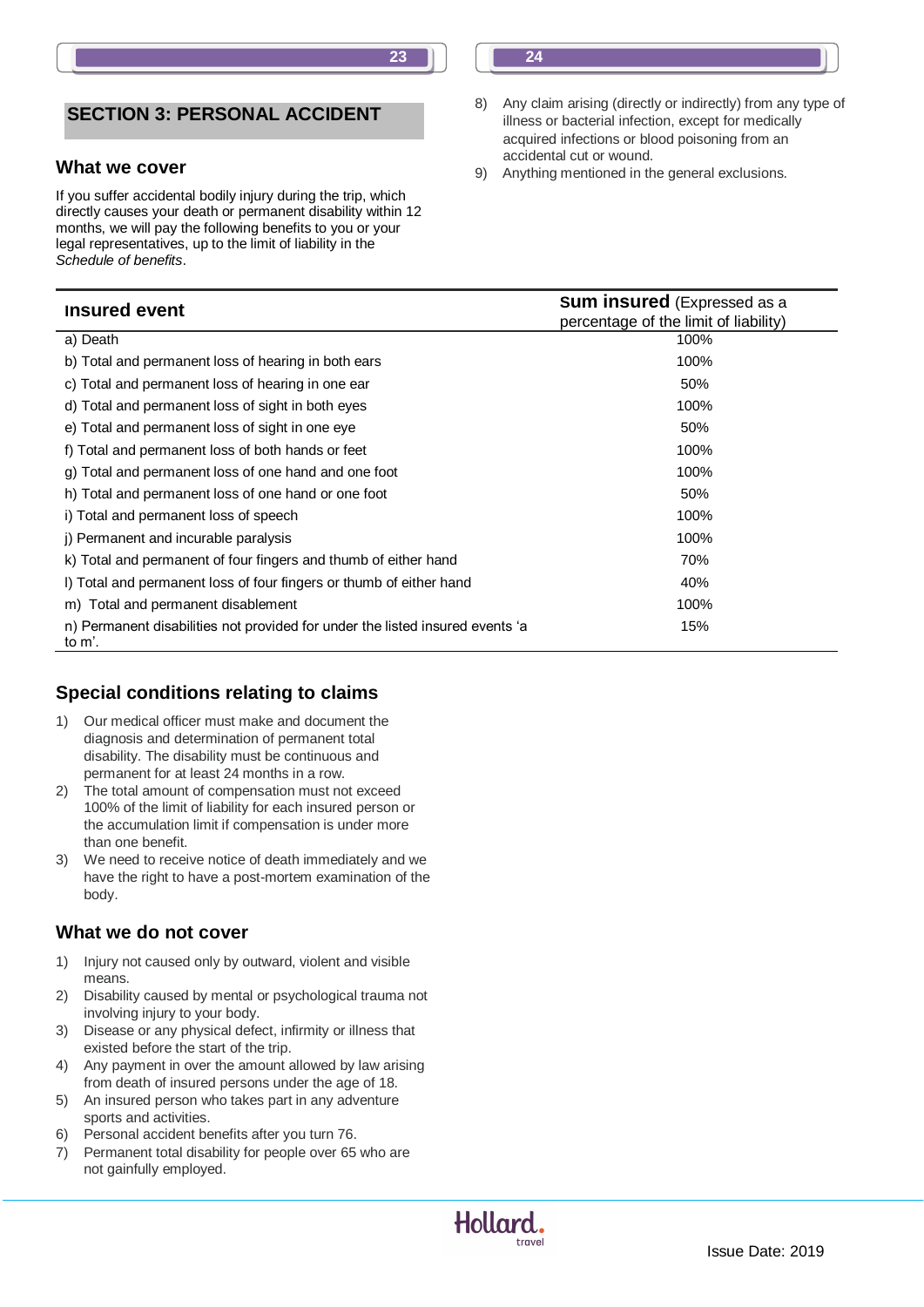## **SECTION 4: CANCELLATION AND CURTAILMENT**

#### **What we cover**

We will pay you back for financial loss you suffer for pre-paid flights and accommodation you or any other insured person do not use, up to the limit of liability in the *Schedule of benefits*.

**Cancellation cover will apply** if you book a trip, but you are forced to cancel before your booked date of departure because one of the changes listed below take place less than 60 days before your trip is due to start, without you knowing about it when you booked the trip.

**Curtailment cover will apply** if you are forced to cut a trip short and return to South Africa because of one of the changes listed below that take place without you knowing about it when you booked the trip:

- 1) Unforeseen illness, injury or death of you, your travel companion or a close relative.
- 2) If you lose your job and you qualify for redundancy payment under law.
- 3) Accidental damage, burglary, flooding or fire in your home, which is over R10 000 and happens after your booked date of departure from South Africa or within 48 hours before your booked date of departure from South Africa. You have cover when the police need your presence in connection with it.
- Your compulsory quarantine.
- 5) You abandoning your trip after a terrorist act in a city listed on your travel plans 14 days or less before you are to leave the country. The same city must not have experienced a terrorist incident in the 90 days before the terrorist incident that is the cause of your claim.
- 6) Pre-existing medical conditions affecting you, your travel companion or a close relative, and the condition requires inpatient treatment, or your doctor provides a medical reason that prevents you to travel.
- 7) Your pregnancy, or your travel companion's pregnancy where your doctor confirms in writing a medical reason that prevents you to travel and this is related to one of the conditions listed under complications of a pregnancy.

**Please note:** The maximum amount we will pay for cancellation and curtailment claims under Section 4 is the limit of liability in the *Schedule of benefits* related to one reason only.

# **Special conditions relating to claims**

- 1) In the event of cancellation due to an illness, injury or pregnancy you must get a medical certificate from a health professional which states the reason you can't travel before the date of departure.
- 2) In the event of curtailment due to an illness, injury or pregnancy you must get a medical certificate from a health professional which states the reason you can't travel and our approval to confirm the need to return home before the date of return. You must contact us to book the flight and accommodation.

3) You must let the carrier or travel agent know immediately if your trip is going to be cancelled or curtailed to minimise your loss as far as possible. If you do not and the trip has been cancelled, our responsibility will be limited to cancellation charges that would have applied if you had informed the carrier or travel agent. You must request a refund from the carrier or travel agent before you submit your claim to us.

**25 26**

- 4) If the carrier cancels your flight, cruise or train journey, you must claim from the carrier.
- 5) If you cancel or curtail your trip because the police, in connection with accidental damage, burglary, flooding or fire affecting your home during your trip require your presence, you must give us a written document from the police confirming that the loss or damage happened during the trip or we will not pay your claim.
- 6) We calculate curtailment claims from the date you return to South Africa to determine the unused prepaid accommodation. We calculate claims relating to prepaid transportation on the cancellation fee you were charged to change your ticket to return to South Africa earlier than the booked date. Travel must be in the same booking class according to the original travel plans unless authorised by us in writing before incurring the expense.
- 7) We calculate cancellation claims on the cancellation fees charged by the airline or provider for prepaid flights and accommodation. You must provide a letter from the airline or provider with a full breakdown of the amount paid and confirmation of the cancellation fee charged.

# **What we do not cover**

- 1) Any reluctance to travel or continue travelling, unless one of the circumstances listed under *What we cover* causes your change of travel plans.
- 2) Cancellation or curtailment fees where the class of travel does not match your original travel plans.
- 3) Any costs for additional travel and accommodation.
- 4) If the regulatory authority in any country orders or recommends that the aircraft, sea vessel, coach or train on which you booked to travel on may not depart. You must send any claim for this to the transport operator.
- 5) Failure to provide the service or transport (as the result of error, insolvency, omission, default or anything else) by a service provider for any part of the trip, unless the policy specifically covers this event. You must send any claim in this case to the service provider.
- 6) Change of plans caused by your financial circumstances except if you lose your job and qualify for redundancy payment under current law.
- 7) Any costs relating to airport taxes or air passenger duty. You need to get a refund from your carrier for these costs.
- 8) Any cancellation, curtailment or trip interruption caused by work commitments or your employer making changes to your leave entitlement.
- 9) Any claim resulting from your inability to travel because an insured person does not have or could not get a valid passport or visa in time for the trip.
- 10) Any claim resulting from your inability to travel because the carrier cancelled your flight, cruise or train.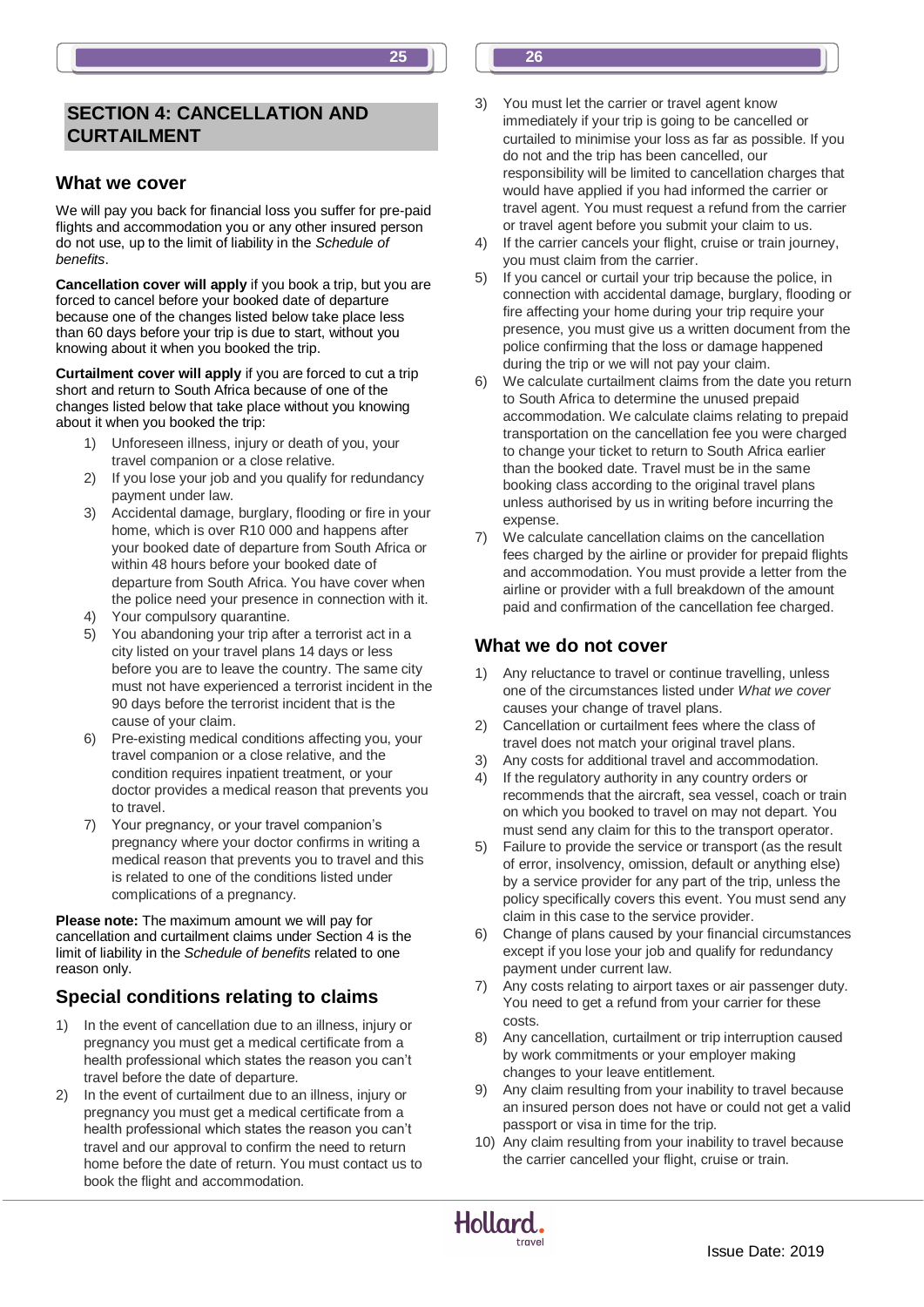- 11) Any claim where you did not arrive at the airport with sufficient time to check in before the flight closed or you did not reach the boarding gates on time.
- 12) Regulations or laws by the government of any country, or delay or changes to the booked trip because of government action.
- 13) Nervousness, anxiety, depression or stress-related disorders that result in your reluctance to travel.
- 14) If satisfactory medical evidence is not given to prove that the claim is due to an unforeseen covered event as listed above, at the date you became aware of the claim, you will be responsible for the cost of all arrangements.
- 15) Cancellation or curtailment caused by pregnancy or childbirth where the cause is not listed as a medical complication under the *Meaning of words* section: Complications of pregnancy and childbirth, or where you are more than 25 weeks pregnant during your trip.
- 16) The policy excess.
- 17) Anything mentioned in the general exclusions.
- 18) The cost of your visas and agent fees.

# **Section 5: Baggage loss SECTION 5: BAGGAGE LOSS**

# **What we cover**

We will cover you up to the limit of liability in the *Schedule of benefits* (for each insured person) under this policy if your personal baggage is damaged, stolen, destroyed or lost by the carrier (and not recovered) during your trip.

#### **The following sub-limits apply** (after deducting the excess amount):

- 1) The maximum we will pay for any one article or for any one pair or set of articles is R2 000.
- 2) The maximum we will pay for sunglasses or prescription glasses is limited to R1 000 for each insured person.
- 3) The maximum we will pay for cellphones is limited to R1 000 for each insured person.
- 4) The maximum we will pay for personal baggage or valuables lost, damaged or stolen from a beach or poolside is limited to R1 000 for an insured person.
- 5) The maximum we will pay for a laptop, tablet or similar personal computer (and any fittings and accessories) is R2 000.

# **Special conditions relating to claims**

- 1) If baggage damage or loss is due to a carrier's mishandling, we act as secondary insurance. The airline will provide the main cover. You must report the damage and loss before you leave the baggage area and file a claim with the airline first. If you can provide proof that you have reported the damage or loss and obtained a *property irregularity* report from the airline and you have taken all reasonable and necessary steps to claim from the airline, we will pay a portion of the claim. Our liability will reduce by the amount which we believe the airline is responsible for.
- 2) If the airline does not allow your claim because you did not file a claim or that the claim was not filed in time, we

will also not allow your claim because we are secondary to the airline.

- 3) We have the choice to pay you for the loss, or replace, reinstate or repair the items.
- 4) We pay for claims based on the value of the goods at the time of the loss.
- 5) You must take safety measures to make sure your personal baggage is safe and must not leave it unsecured or unattended or beyond your reach at any time in a public place.
- 6) You must give us proof of purchase (like a till slip, receipt or credit card/bank statement) when you claim for goods that were stolen or lost. If you fail to do this, it may affect the way we assess your claim.
- 7) You must report the theft or damage of personal baggage (not caused by the carrier) to the local police or your hotel or accommodation management within 24 hours of finding out.
- 8) You must give us written documents from the parties listed above, confirming that the damage or theft took place during the trip or we will not pay for your claim.
- 9) You must carry valuables on you or have left them in the safety deposit box at your accommodation at the time of the loss.
- 10) Liability for a pair or set of items. We will only be legally responsible for the value of the lost or damaged part of the pair or set.

# **What we do not cover**

- 1) Any item that does not belong to you (is lent, hired or entrusted to you).
- 2) Any loss, theft of, or damage to personal baggage left in an unattended motor vehicle if:
	- a. The items concerned have not been locked out of sight in a secure baggage area.
	- b. No forcible and violent means have been used to get entry into the vehicle.
	- c. No evidence of such entry is available.
- 3) Theft of valuables from an unattended motor vehicle.
- 4) Loss, theft of, or damage to valuables from checked-in baggage left in the care of a carrier or valuables packed in your luggage left in the carrier's baggage hold or storage area.
- 5) Electrical or mechanical breakdown of the item.
- 6) Cracked screens.
- 7) Wear and tear, damage caused by moths, rats, cockroaches or insects, dents (where the item is not completely unusable), scratches, or any process of dyeing or cleaning.
- 8) Loss, damage, cost or expense (direct or indirect) as a result of permanent or temporary removal caused by detention, confiscation, forfeiture, impounding or requisition legally carried out by customs, police services, crime prevention units or any lawfully constituted officials or authorities.
- 9) Loss of items that were placed in the security scanning machine, or damage due to the scanning machine.
- 10) Any item not defined as personal baggage, including but not limited to dentures; bonds; securities; stamps or documents of any kind, driving licences and passports; musical instruments; typewriters; glass; china; antiques; pictures; pedal cycles; hearing aids; coupons; vehicles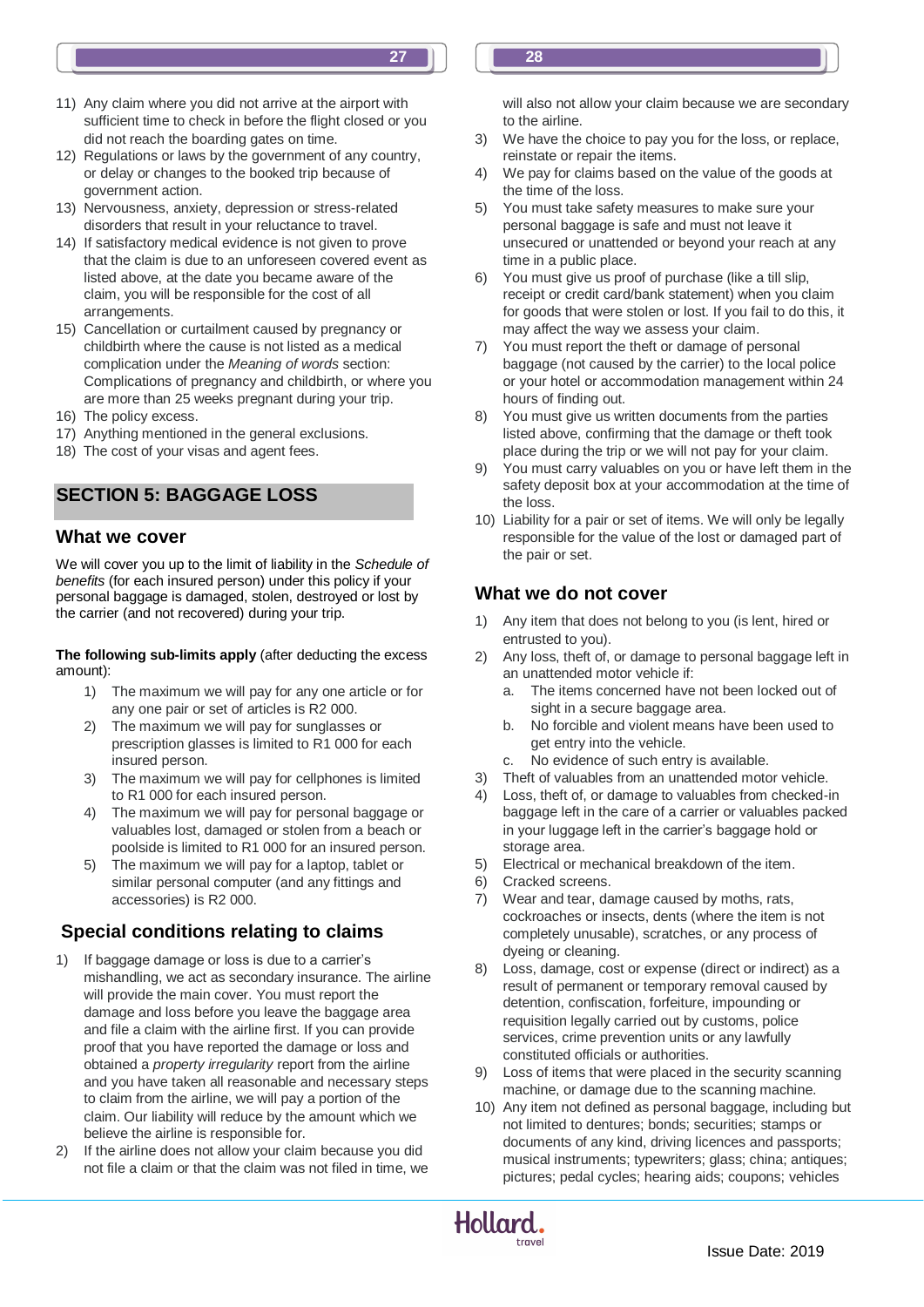or accessories; samples or merchandise or business goods or specialised equipment relating to a trade or profession, unused cellphone airtime or data (contract or pre-paid), chronic medicine, gifts, food and any items purchased while on your trip.

- 11) Damage to breakable, perishable or brittle items.
- 12) Forgotten items.
- 13) Sports gear while in use.
- 14) Loss or theft of or damage to money.
- 15) Losses from a roof or baggage rack.
- 16) Claims for loss, theft or damage to anything that is shipped as freight or under a bill of loading.
- 17) Loss or damage to baggage not with you on your flight.
- 18) Cellphones received as part of a contract where you have not paid for the full cost of the handset upfront.
- 19) The policy excess.
- 20) Anything mentioned in the general exclusions.

# **Section 6: Missed connection SECTION 6: MISSED CONNECTION**

#### **What we cover**

#### **Missed connection cover will apply when the following happens:**

The late arrival of your scheduled incoming flight or cruise, which causes you to miss your connecting flight or cruise. Both travel journeys must be booked before you depart from South Africa as part of your original travel plans.

We will pay for additional flight and accommodation expenses needed to reach your booked destination by the most direct alternative route if a missed connection at the transfer point interrupts your trip. This is for each insured person up to the limit of liability in the *Schedule of benefits* and will only be covered if the late arrival of your incoming carrier is caused by:

- Bad weather conditions
- A strike or industrial action
- A mechanical breakdown of the carrier.

# **Special conditions relating to claims**

- 1) You must take all reasonable steps to start and end the trip to the departure point and check in for the flight, sea-crossing or train journey on time.
- 2) You must get confirmation from the carrier in writing stating the reason for the delay and how long it lasted.

#### **What we don't cover**

- 1) Claims where you did not provide receipts for the expenses claimed.
- 2) Claims that take place because of an event that was common knowledge when you booked the trip.
- 3) Withdrawal from service of the aircraft, sea vessel, coach or train on which you are booked to travel, by order or recommendation of the regulatory authority in any country. You must direct any claim to the transport operator.
- 4) Additional costs where the scheduled public transport operator has offered reasonable alternative travel arrangements.
- 5) Claims due to you not allowing enough time to complete your journey to the departure point (if the minimum

connecting time was less than four hours, or as defined by the International Air Transport Association).

- 6) Meals, drinks and taxi costs.
- 7) Claims where you are unable to provide us with a letter from the carrier confirming the delay or cancellation of the flight, and whether they paid any money to you.
- 8) The policy excess.
- 9) Anything mentioned in the general exclusions.

# **SECTION 7: BAGGAGE DELAY OUTSIDE THE BORDERS OF SOUTH AFRICA**

#### **What we cover**

If a carrier certifies that your baggage has been misplaced outside the borders of South Africa for over 12 hours, we will pay you back for additional expenses you incurred during the delay for the purchase of clothing or toiletries, or both, if your carrier does not provide them, up to the limit of liability in the *Schedule of benefits* for each insured person for each trip.

#### **Special conditions relating to claims**

- You must give us receipts and a report from the carrier confirming the length of the delay or there will be no payment to you.
- 2) If the carrier confirms that your baggage is permanently lost, we will deduct the amount paid to you under the baggage delay benefit from the settlement under the *Baggage loss* section as we only provide cover under one benefit.

#### **What we do not cover**

- 1) Any claim arising in connection with a delay once you have passed through passport control back into South Africa.
- 2) Delay, detention, destruction or confiscation by customs officials or other authorities.
- 3) Any claim where you did not obtain receipts and invoices as proof of purchase.
- 4) Any item that we do not consider as either clothing or toiletries.
- 5) Anything mentioned in the general exclusions.

# **Section 8: Travel delay SECTION 8: TRAVEL DELAY**

#### **What we cover**

If the departure of your international carrier forming part of a booked trip that was paid for before you departed from South Africa is delayed as a direct result of a strike, industrial action, bad weather conditions, failure of air traffic control systems, or mechanical breakdown of aircraft, sea vessel, coach or train for more than 12 hours over the intended departure time:

We will pay you back for additional expenses you have incurred during the delay for the purchase of meals, drinks and accommodation. You get cover if your carrier does not cover the costs, up to the limit of liability in the *Schedule of benefits* for each insured person for each trip.

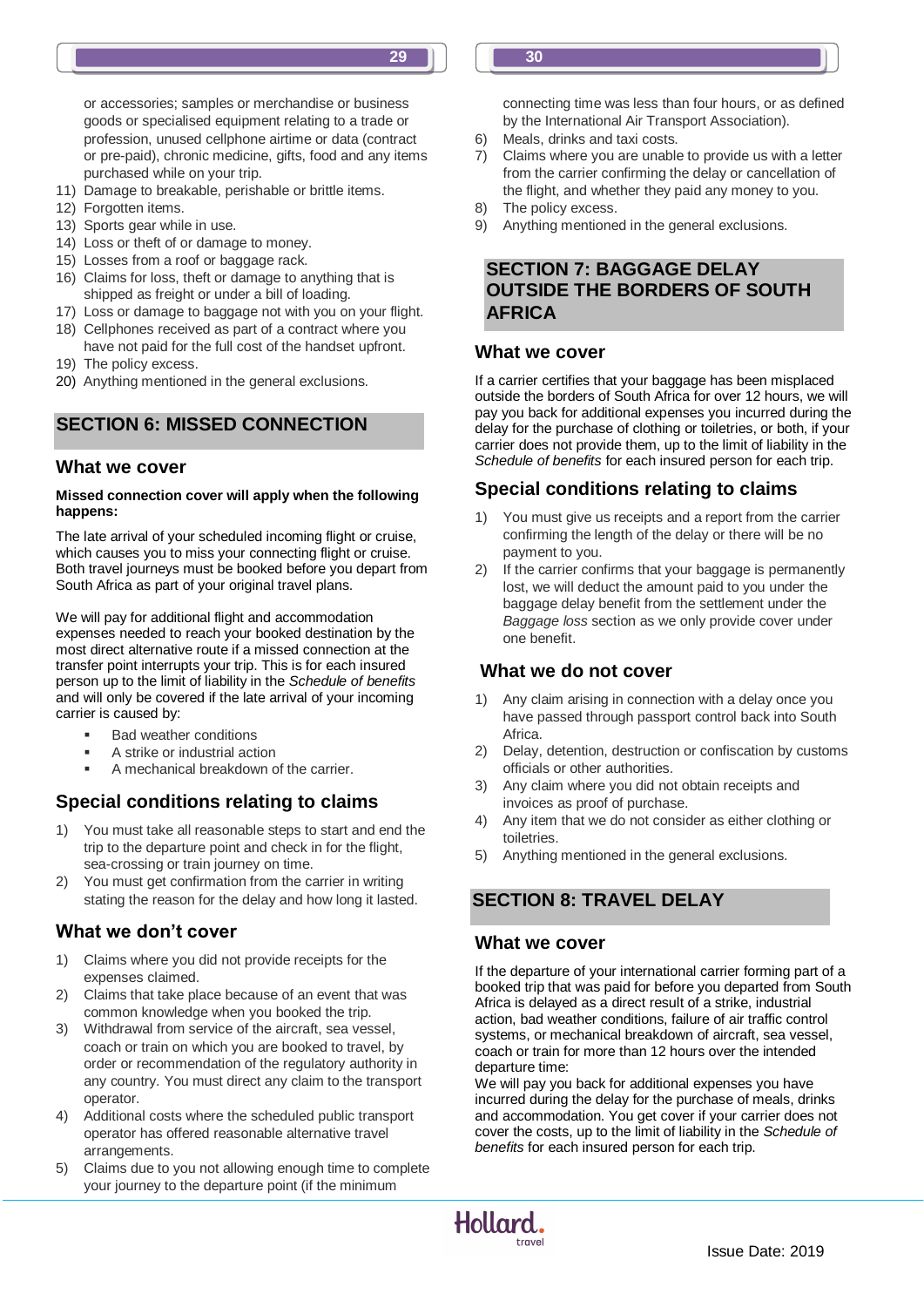# **Special conditions relating to claims**

You must give us receipts and a report from the carrier confirming the length of the delay and the reason for the delay or there will be no payment to you.

#### **What we do not cover**

- 1) Claims that take place because of an actual or planned strike or industrial action that was common knowledge when you booked the trip.
- 2) Cancellation of the transport by the carrier. You must send any claim to the transport operator.
- 3) Claims where you do not have written confirmation from the carrier.
- 4) Costs relating to unused flights, accommodation and excursions.
- 5) Anything mentioned in the general exclusions.

## **Section 9: Theft of money or passport SECTION 9: THEFT OF MONEY OR PASSPORT**

#### **What we cover**

- 1) If money you are carrying on you or the money you have left in a safety deposit box is stolen, damaged or destroyed during a trip, we will cover you up to the limit of liability in the *Schedule of benefits* for each insured person.
- 2) If your passport is stolen during a trip, we will pay up to R1 000 for each insured person for the cost of an emergency passport and reasonable additional travel and accommodation expenses you have to pay while on your trip. We do not cover the replacement cost of the passport itself.

# **Special conditions relating to claims**

- 1) You must report loss of money or your passport to the local police within 24 hours of discovery of the incident.
- 2) You must give to us a written report from the police confirming that the theft took place during your trip or we will not pay your claim.
- 3) You must give us proof that you withdrew foreign currency or we will not pay your claim.

#### **What we do not cover**

- 1) Shortages or loss due to error, omission, depreciation in value, or confiscation or detention by customs or other lawful officials and authorities.
- 2) Anything that can be replaced by the issuer.
- 3) The policy excess.
- 4) Anything mentioned in the general exclusions.
- 5) Any claim relating to unused flights and accommodation due to your inability to obtain a valid passport or emergency travel document.
- 6) Any transactions where you have not complied with the South African Reserve Bank's requirements in terms of converting foreign exchange.

# **SECTION 10: PERSONAL LIABILITY**

#### **What we cover**

If you become legally responsible for accidental bodily injury to or the death of any person or accidental loss of or damage to their property during the trip, then we will cover you (or in the case of your death, your legal personal representative) against:

- 1) All sums that you will become legally responsible to pay as compensation
- 2) All legal costs awarded to any claimant for the defense of any claim that we contest or with our permission.

This cover is on condition that there is no other insurance policy in force covering the loss, material damage or your liability.

We will pay up to the limit of liability in the *Schedule of benefits*. This limit applies to any and all people who claim in one period of insurance affected by any and all events with one original cause.

#### **What we do not cover**

- 1) Injury to, or the death of, any member of your family or household, or any person employed by you.
- 2) Property belonging to, or held in trust by you or your family, household or servant.
- 3) Loss of or damage to property that is the legal responsibility of you or your family, household or employee. This does not apply to temporary accommodation that you occupy and are responsible for during your trip.
- 4) Any liability that is because of a contractual agreement, but that would not exist in law if the contract did not exist.
- 5) Claims for injury, loss or damage (direct or indirect) as a result of:
	- a. Owning or using the following crafts, vehicles, vessels or boats: airborne, horse-drawn, motorised, mechanically propelled or towed, sailing or powered boat (other than row boats or canoes), animals or firearms.
	- b. The pursuit or exercise of any trade, profession or gainful occupation, or the supply of goods and services by you.
	- c. The ownership or occupation of any land or building.
	- d. Wilful or malicious acts.

Hollard.

trnvel

- 6) Liability or damage that other insurance covers.
- 7) Accidental injury or loss that is not caused by your negligence.
- 8) Any injury, illness, death, loss, expense or other liability caused by the transmission of a contagious disease or virus, or to HIV or any HIV-related illness including AIDS or any variations of it.
- 9) Any claim that took place within the borders of South Africa.
- 10) Judgements that are not in the first instance handed down from a court in South Africa or the country in which the event occurred. This means that we will not accept judgments from:
	- a. Courts from countries outside South Africa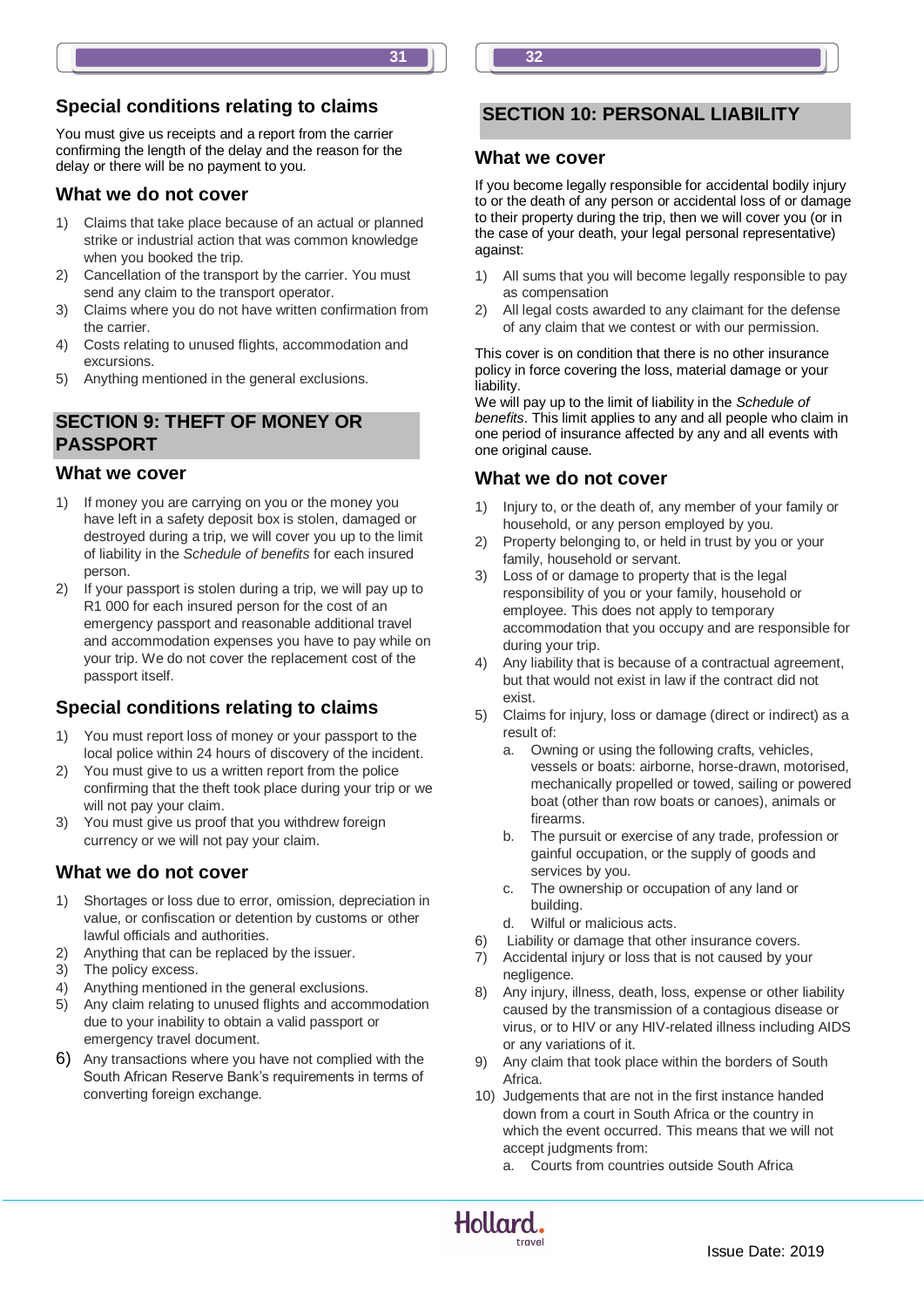- b. Tribunals, arbitrators and other non-judicial bodies; or
- c. Any appeal court.
- 11) The policy excess.
- 12) Anything mentioned in the general exclusions.

# **SECONVEYANCE SECTION 11: HIJACKING OF PUBLIC**

#### **What we cover**

We will pay up to the limit of liability in the *Schedule of benefits* for every 24-hour period if the aircraft or cruise ship you are travelling in is hijacked for more than 24 hours on the original, pre-booked trip. You must give us a written statement from an appropriate authority confirming the hijacking and how long it lasted.

#### **What we do not cover**

- 1) Any claim resulting from you acting in a way that could cause a claim under this section.
- 2) Anything mentioned in the general exclusions.

# **Section 12: Carrier accumulation limit LIMITSECTION 12: CARRIER ACCUMULATION**

The carrier accumulation limit is the maximum amount we will pay in total for all insured persons travelling in the same carrier.

- 1) The maximum amount we will pay is R2.5 million.
- 2) If a claim is for more than the carrier accumulation limit, we will reduce the liability of each insured person who claims until the total of the claim is not more than R2.5 million.

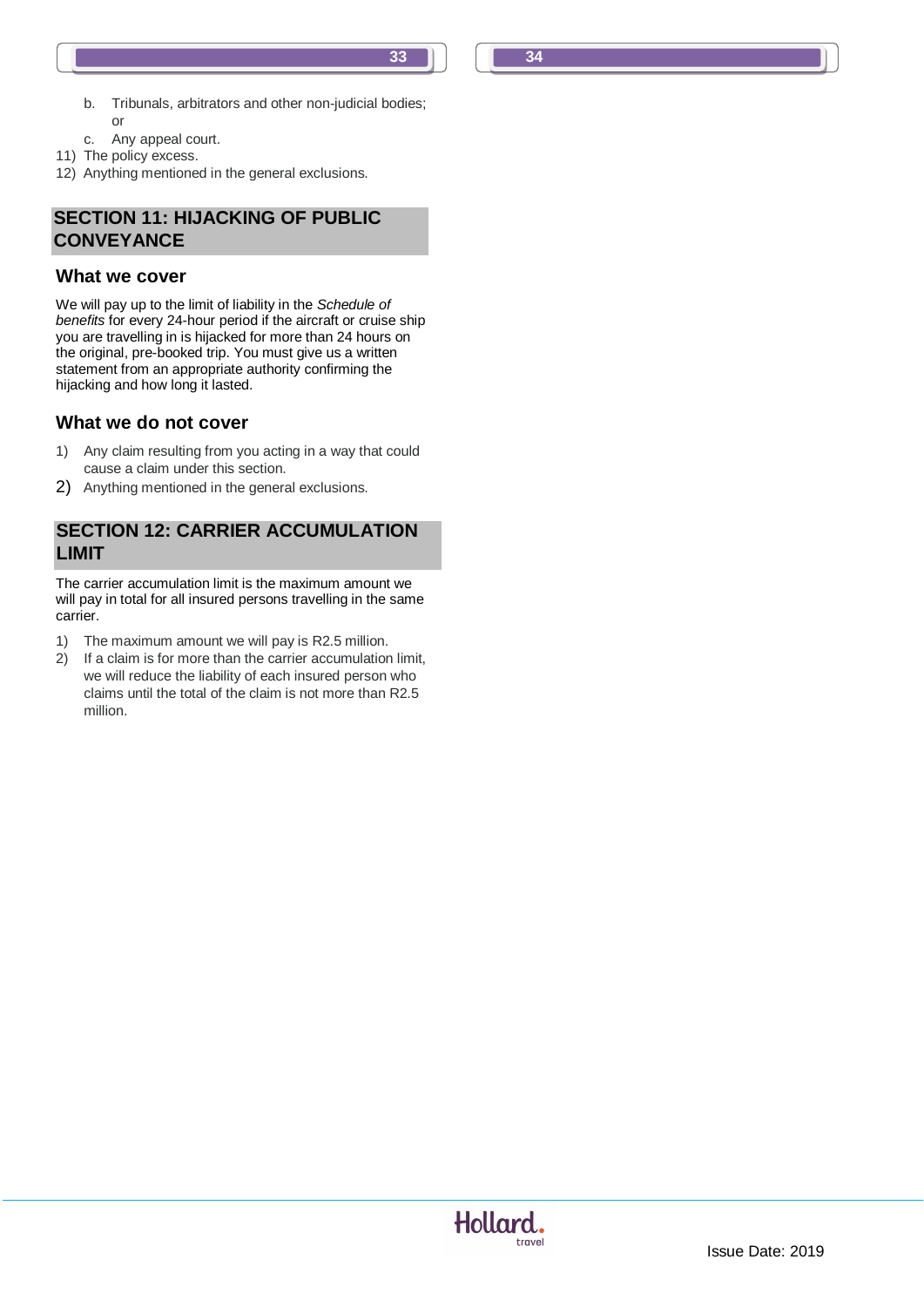

# **Schedule of benefits**

| <b>Benefit</b>                                                                                                                                                                                                                                                                                                                                                                                                                                                                                                                                                                                                                                   | Limit                                                                                                                                                                                                                                                                          |
|--------------------------------------------------------------------------------------------------------------------------------------------------------------------------------------------------------------------------------------------------------------------------------------------------------------------------------------------------------------------------------------------------------------------------------------------------------------------------------------------------------------------------------------------------------------------------------------------------------------------------------------------------|--------------------------------------------------------------------------------------------------------------------------------------------------------------------------------------------------------------------------------------------------------------------------------|
| <b>Age limit</b>                                                                                                                                                                                                                                                                                                                                                                                                                                                                                                                                                                                                                                 | 75 years                                                                                                                                                                                                                                                                       |
| <b>Emergency medical</b><br>treatment                                                                                                                                                                                                                                                                                                                                                                                                                                                                                                                                                                                                            |                                                                                                                                                                                                                                                                                |
| Injury                                                                                                                                                                                                                                                                                                                                                                                                                                                                                                                                                                                                                                           | R1 000 000                                                                                                                                                                                                                                                                     |
| Illness                                                                                                                                                                                                                                                                                                                                                                                                                                                                                                                                                                                                                                          | R1 000 000                                                                                                                                                                                                                                                                     |
| Out-patient excess                                                                                                                                                                                                                                                                                                                                                                                                                                                                                                                                                                                                                               | R <sub>2</sub> 000                                                                                                                                                                                                                                                             |
| Dental                                                                                                                                                                                                                                                                                                                                                                                                                                                                                                                                                                                                                                           | R <sub>5</sub> 000                                                                                                                                                                                                                                                             |
|                                                                                                                                                                                                                                                                                                                                                                                                                                                                                                                                                                                                                                                  | Actual expense                                                                                                                                                                                                                                                                 |
| Return of children                                                                                                                                                                                                                                                                                                                                                                                                                                                                                                                                                                                                                               |                                                                                                                                                                                                                                                                                |
|                                                                                                                                                                                                                                                                                                                                                                                                                                                                                                                                                                                                                                                  |                                                                                                                                                                                                                                                                                |
| Burial, cremation or return of                                                                                                                                                                                                                                                                                                                                                                                                                                                                                                                                                                                                                   |                                                                                                                                                                                                                                                                                |
| mortal remains                                                                                                                                                                                                                                                                                                                                                                                                                                                                                                                                                                                                                                   |                                                                                                                                                                                                                                                                                |
|                                                                                                                                                                                                                                                                                                                                                                                                                                                                                                                                                                                                                                                  |                                                                                                                                                                                                                                                                                |
|                                                                                                                                                                                                                                                                                                                                                                                                                                                                                                                                                                                                                                                  |                                                                                                                                                                                                                                                                                |
| return to South Africa                                                                                                                                                                                                                                                                                                                                                                                                                                                                                                                                                                                                                           |                                                                                                                                                                                                                                                                                |
| <b>Medical assistance</b><br>benefits                                                                                                                                                                                                                                                                                                                                                                                                                                                                                                                                                                                                            |                                                                                                                                                                                                                                                                                |
| Medical referral                                                                                                                                                                                                                                                                                                                                                                                                                                                                                                                                                                                                                                 | Assistance only                                                                                                                                                                                                                                                                |
| Medical monitoring                                                                                                                                                                                                                                                                                                                                                                                                                                                                                                                                                                                                                               | Assistance only                                                                                                                                                                                                                                                                |
| Emergency medicine                                                                                                                                                                                                                                                                                                                                                                                                                                                                                                                                                                                                                               | Assistance only                                                                                                                                                                                                                                                                |
| Hospital benefit [daily benefit                                                                                                                                                                                                                                                                                                                                                                                                                                                                                                                                                                                                                  |                                                                                                                                                                                                                                                                                |
|                                                                                                                                                                                                                                                                                                                                                                                                                                                                                                                                                                                                                                                  |                                                                                                                                                                                                                                                                                |
|                                                                                                                                                                                                                                                                                                                                                                                                                                                                                                                                                                                                                                                  |                                                                                                                                                                                                                                                                                |
|                                                                                                                                                                                                                                                                                                                                                                                                                                                                                                                                                                                                                                                  |                                                                                                                                                                                                                                                                                |
|                                                                                                                                                                                                                                                                                                                                                                                                                                                                                                                                                                                                                                                  |                                                                                                                                                                                                                                                                                |
|                                                                                                                                                                                                                                                                                                                                                                                                                                                                                                                                                                                                                                                  |                                                                                                                                                                                                                                                                                |
| accommodation                                                                                                                                                                                                                                                                                                                                                                                                                                                                                                                                                                                                                                    | Assistance only                                                                                                                                                                                                                                                                |
| arrangements                                                                                                                                                                                                                                                                                                                                                                                                                                                                                                                                                                                                                                     |                                                                                                                                                                                                                                                                                |
|                                                                                                                                                                                                                                                                                                                                                                                                                                                                                                                                                                                                                                                  |                                                                                                                                                                                                                                                                                |
|                                                                                                                                                                                                                                                                                                                                                                                                                                                                                                                                                                                                                                                  | Assistance only                                                                                                                                                                                                                                                                |
| Replacement of lost travel                                                                                                                                                                                                                                                                                                                                                                                                                                                                                                                                                                                                                       |                                                                                                                                                                                                                                                                                |
|                                                                                                                                                                                                                                                                                                                                                                                                                                                                                                                                                                                                                                                  |                                                                                                                                                                                                                                                                                |
|                                                                                                                                                                                                                                                                                                                                                                                                                                                                                                                                                                                                                                                  |                                                                                                                                                                                                                                                                                |
|                                                                                                                                                                                                                                                                                                                                                                                                                                                                                                                                                                                                                                                  |                                                                                                                                                                                                                                                                                |
|                                                                                                                                                                                                                                                                                                                                                                                                                                                                                                                                                                                                                                                  |                                                                                                                                                                                                                                                                                |
|                                                                                                                                                                                                                                                                                                                                                                                                                                                                                                                                                                                                                                                  |                                                                                                                                                                                                                                                                                |
| Terrorism extension                                                                                                                                                                                                                                                                                                                                                                                                                                                                                                                                                                                                                              | R <sub>250</sub> 000                                                                                                                                                                                                                                                           |
|                                                                                                                                                                                                                                                                                                                                                                                                                                                                                                                                                                                                                                                  |                                                                                                                                                                                                                                                                                |
|                                                                                                                                                                                                                                                                                                                                                                                                                                                                                                                                                                                                                                                  |                                                                                                                                                                                                                                                                                |
| death                                                                                                                                                                                                                                                                                                                                                                                                                                                                                                                                                                                                                                            |                                                                                                                                                                                                                                                                                |
| If you are made redundant                                                                                                                                                                                                                                                                                                                                                                                                                                                                                                                                                                                                                        |                                                                                                                                                                                                                                                                                |
|                                                                                                                                                                                                                                                                                                                                                                                                                                                                                                                                                                                                                                                  |                                                                                                                                                                                                                                                                                |
|                                                                                                                                                                                                                                                                                                                                                                                                                                                                                                                                                                                                                                                  |                                                                                                                                                                                                                                                                                |
| Your compulsory quarantine                                                                                                                                                                                                                                                                                                                                                                                                                                                                                                                                                                                                                       |                                                                                                                                                                                                                                                                                |
| A terrorist act in a city listed                                                                                                                                                                                                                                                                                                                                                                                                                                                                                                                                                                                                                 |                                                                                                                                                                                                                                                                                |
| on your trip plans                                                                                                                                                                                                                                                                                                                                                                                                                                                                                                                                                                                                                               |                                                                                                                                                                                                                                                                                |
| condition                                                                                                                                                                                                                                                                                                                                                                                                                                                                                                                                                                                                                                        | R7 000                                                                                                                                                                                                                                                                         |
| Pregnancy                                                                                                                                                                                                                                                                                                                                                                                                                                                                                                                                                                                                                                        | R7 000                                                                                                                                                                                                                                                                         |
| Visit by a family member<br>Return of travel companion<br>Coffin expenses<br>Medical evacuation,<br>transport to medical centres,<br>of R200 for a maximum of 15<br>days]<br>Assistance services<br>Cash advances<br>Consular referral<br>Emergency travel and<br>Legal assistance abroad<br>24-hour medical emergency<br>assistance telephone line<br>documents<br>Sending urgent messages<br><b>Personal accident cover</b><br>Public conveyance<br>24-hour cover<br><b>Cancellation and</b><br>curtailment cover<br>Unforeseen illness, injury or<br>Accidental damage,<br>burglary, flooding or fire in<br>your home<br>Pre-existing medical | Actual expense<br>Actual expense<br>Actual expense<br>R <sub>10</sub> 000<br>Actual expense<br>R <sub>3</sub> 000<br>Assistance only<br>Assistance only<br>R <sub>5</sub> 000<br>Assistance only<br>Assistance only<br>R500 000<br>R <sub>250</sub> 000<br>R <sub>15</sub> 000 |

| _____ |  |  |
|-------|--|--|
|       |  |  |
|       |  |  |
|       |  |  |
|       |  |  |
|       |  |  |
|       |  |  |
|       |  |  |
|       |  |  |
|       |  |  |
|       |  |  |

| R <sub>500</sub>       |
|------------------------|
| R <sub>15</sub> 000    |
| R <sub>2</sub> 000     |
| R500                   |
|                        |
| R3 000                 |
|                        |
| R <sub>2</sub> 000     |
|                        |
| R <sub>2</sub> 500     |
|                        |
| R2, 500 000            |
| R <sub>1</sub> 000     |
|                        |
| R7 500                 |
| R <sub>2</sub> 500 000 |
|                        |

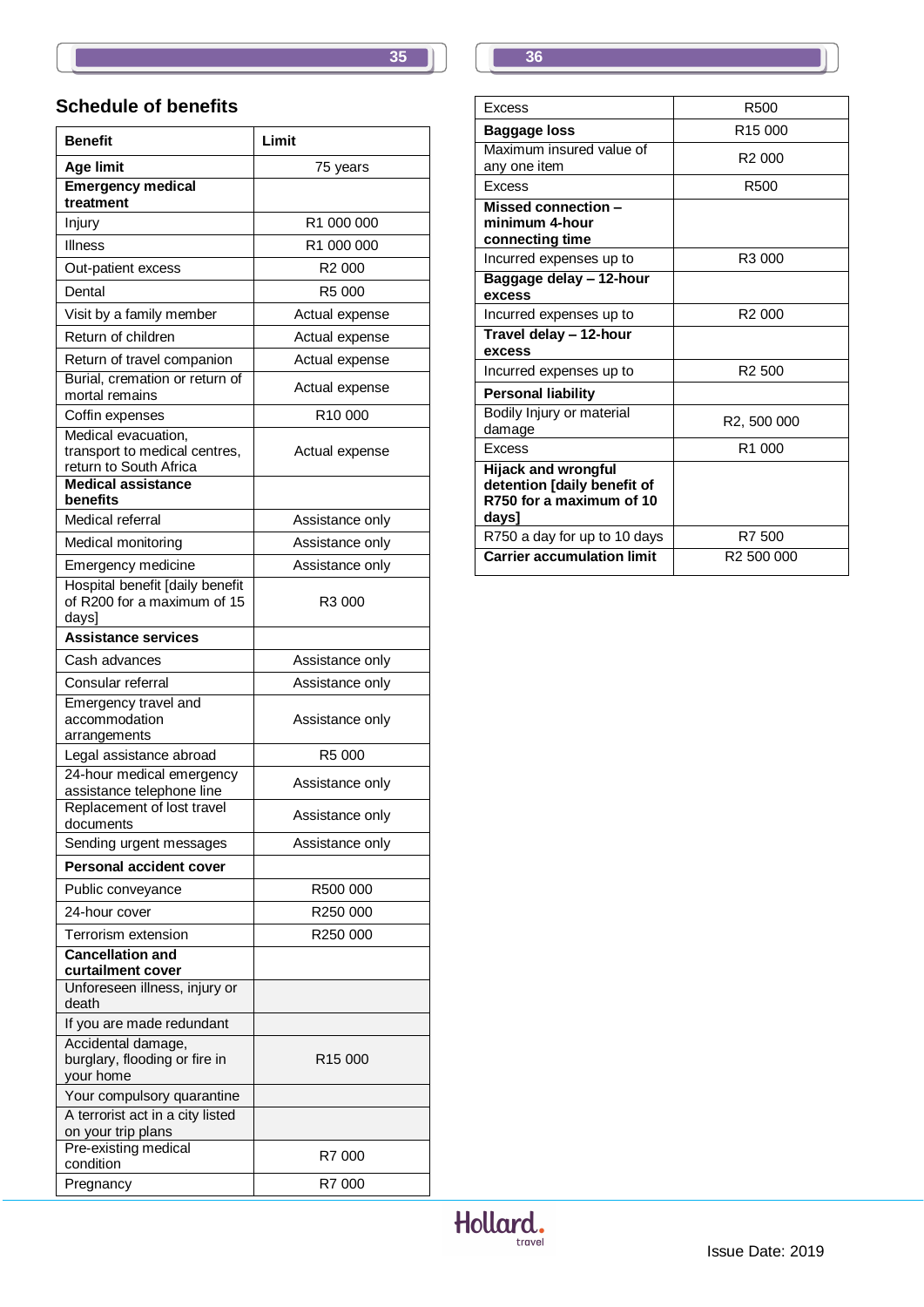#### **Disclosure notice to short-term insurance policyholders**

Important – please read carefully (this notice does not form part of the insurance contract or any other document)

The details of these companies and what they do is set out below.

| <b>Particulars of the UMA</b> |                                      |  |  |
|-------------------------------|--------------------------------------|--|--|
| <b>Business name</b>          | Oojah Travel Protection (Pty) Ltd    |  |  |
| Physical                      | 22 Oxford Rd, Parktown, Johannesburg |  |  |
| Postal address                | PO Box 41641, Moreletapark, 0044     |  |  |
| Telephone<br>number           | 011 351 4531                         |  |  |
| Fax number                    | 0866 43 44 36                        |  |  |
| Email address                 | Travelinsurance@oojahtravel.co.za    |  |  |

| Other key conflict of interest disclosures                                                                                                                    |                                       |  |
|---------------------------------------------------------------------------------------------------------------------------------------------------------------|---------------------------------------|--|
| <b>Relating to your</b><br>UMA:                                                                                                                               |                                       |  |
| Does your UMA<br>have a<br>shareholding in<br>any insurer?                                                                                                    | No                                    |  |
| Does your UMA<br>receive more than<br>30% of their<br>income from any<br>insurer?                                                                             | Yes, The Hollard Insurance<br>Company |  |
| Does your UMA<br>have a<br>relationship with<br>any insurer that<br>provides a<br>financial interest<br>other than<br>ownership?                              | No                                    |  |
| Does your UMA<br>have a<br>relationship with<br>any other broker<br>that provides an<br>ownership or<br>financial interest?                                   | No                                    |  |
| Does your UMA<br>have a<br>relationship with<br>any distribution<br>channel that<br>provides an<br>ownership,<br>financial interest<br>or support<br>service? | No                                    |  |
| Does your UMA<br>have a<br>relationship with                                                                                                                  | No                                    |  |

| Your insurance product involves four companies<br>performing different functions:                                                                                       |                                                                                                                                          |                                                                                                                                                                                  |  |
|-------------------------------------------------------------------------------------------------------------------------------------------------------------------------|------------------------------------------------------------------------------------------------------------------------------------------|----------------------------------------------------------------------------------------------------------------------------------------------------------------------------------|--|
| The insurer                                                                                                                                                             |                                                                                                                                          | This is the insurance<br>company that ultimately<br>receives your premium<br>and is liable for claims                                                                            |  |
| The underwriting<br>management agent<br>(UMA)/binder holder                                                                                                             |                                                                                                                                          | This company 'binds' or<br>deals with various aspects<br>of your policy on behalf of<br>your insurer (for example,<br>deciding on your<br>premiums and settling<br>your claims). |  |
| any other person<br>that provides an<br>ownership or<br>financial interest?                                                                                             |                                                                                                                                          |                                                                                                                                                                                  |  |
| Any combination of these relationships or ownership or<br>financial interests may present a potential conflict and as<br>such we need to ensure you are aware of these. |                                                                                                                                          |                                                                                                                                                                                  |  |
| A full copy of the<br>binder holder's<br>conflict of<br>interest<br>management<br>policy can be<br>obtained from:                                                       | travelinsurance@oojahtravel.co.za                                                                                                        |                                                                                                                                                                                  |  |
| Disclosure of<br>premiums and<br>fees                                                                                                                                   | All premium obligations and fees<br>are disclosed in your policy<br>schedule                                                             |                                                                                                                                                                                  |  |
| <b>Manner</b> of<br>payment of<br>premium, due<br>date and<br>consequence of<br>non-payment                                                                             | Please refer to your policy wording<br>for details regarding premium<br>payment, due dates of payment and<br>consequences of non-payment |                                                                                                                                                                                  |  |

| Name of                                              | Associated compliance                       |  |  |
|------------------------------------------------------|---------------------------------------------|--|--|
| company                                              |                                             |  |  |
| Telephone                                            | 011 678 2533                                |  |  |
| number                                               |                                             |  |  |
| Your UMA is authorised to provide financial services |                                             |  |  |
|                                                      | in respect of short-term personal lines and |  |  |
| commercial lines products                            |                                             |  |  |
| License number: 42928                                |                                             |  |  |
| Your UMA has the following insurance in place which  |                                             |  |  |
| provides protection to clients                       |                                             |  |  |
| Professional                                         | R <sub>10</sub> 000 000                     |  |  |
| indemnity                                            |                                             |  |  |
| Fidelity                                             | R10 000 000                                 |  |  |
| guarantee                                            |                                             |  |  |
| Intermediaries                                       | Nil                                         |  |  |
| guarantee                                            |                                             |  |  |
| facility                                             |                                             |  |  |
|                                                      |                                             |  |  |